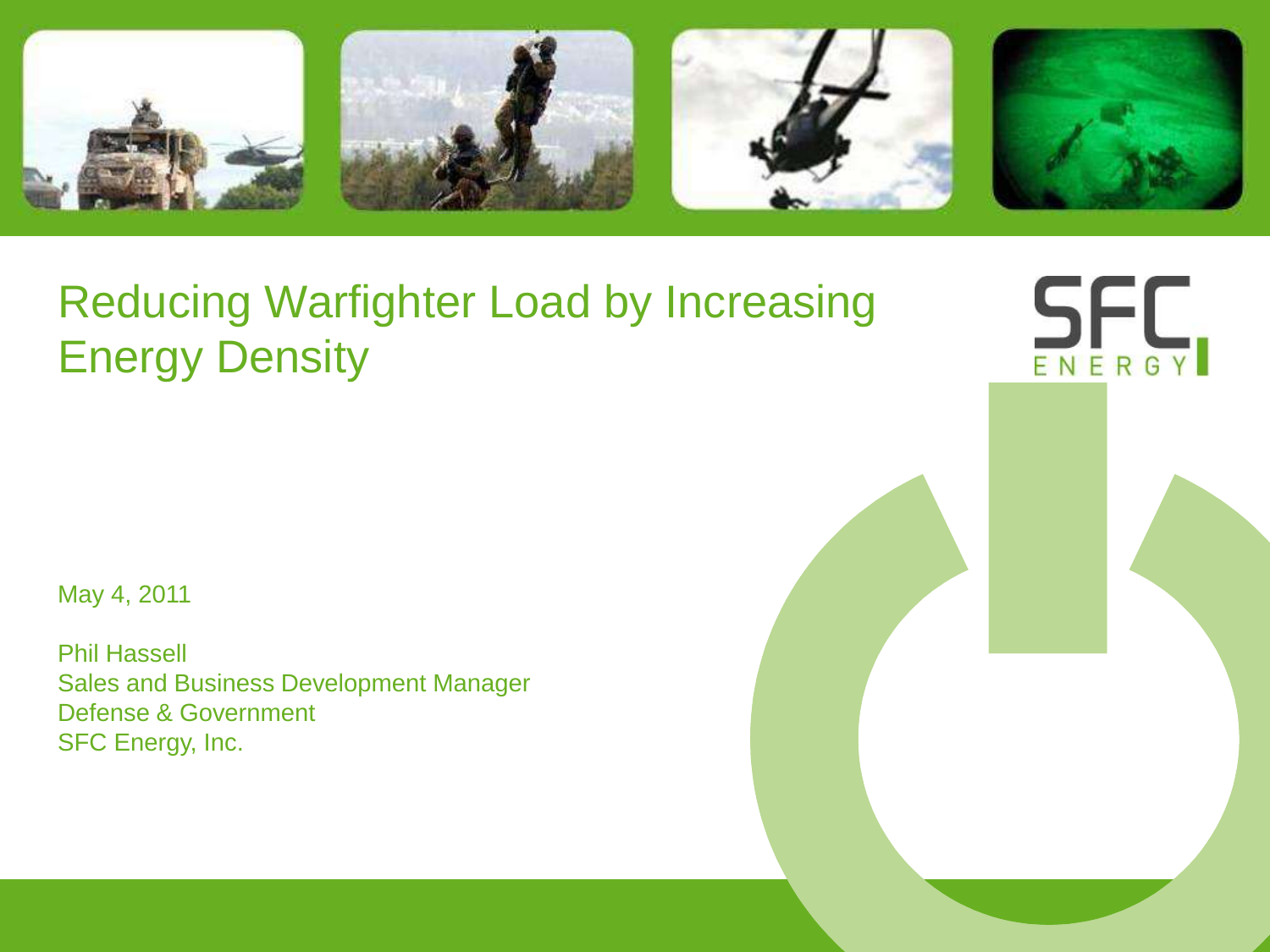## **Outline**



- Problem Statement
- **U** Soldier Portable Energy Sources
- **U** Energy Density
- Sample Soldier Load Study
- **U SFC Overview**
- **U** Summary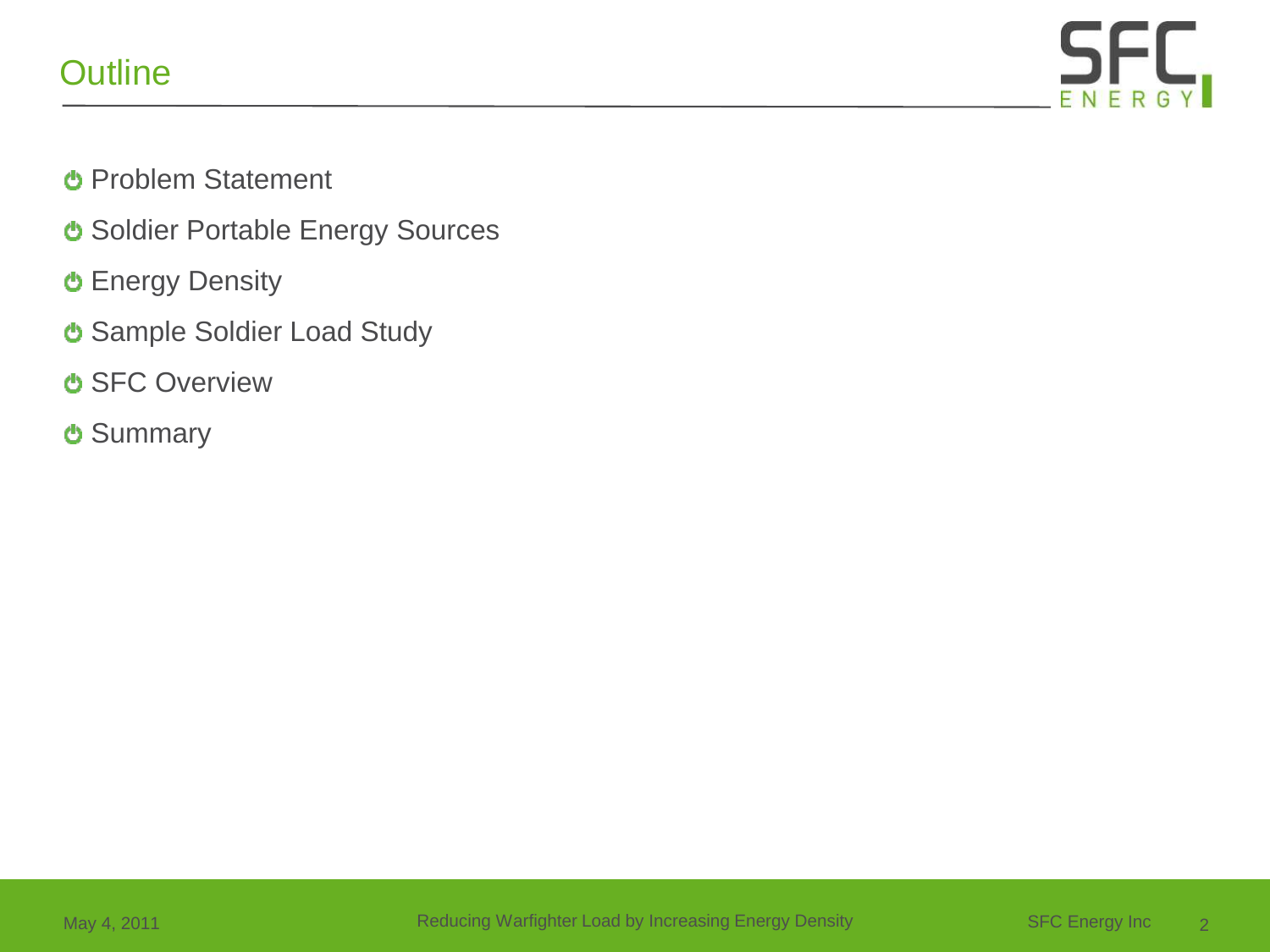## Problem Statement



- Warfighter load ranges from 80-180 lbs based on mission and squad role
	- **b** Increased Fatigue
	- **C** Decreased Effectiveness
	- **C** Decreased Mission Duration
- 30-40% of that load is dedicated to energy



#### **The Warfighter needs a lighter power solution**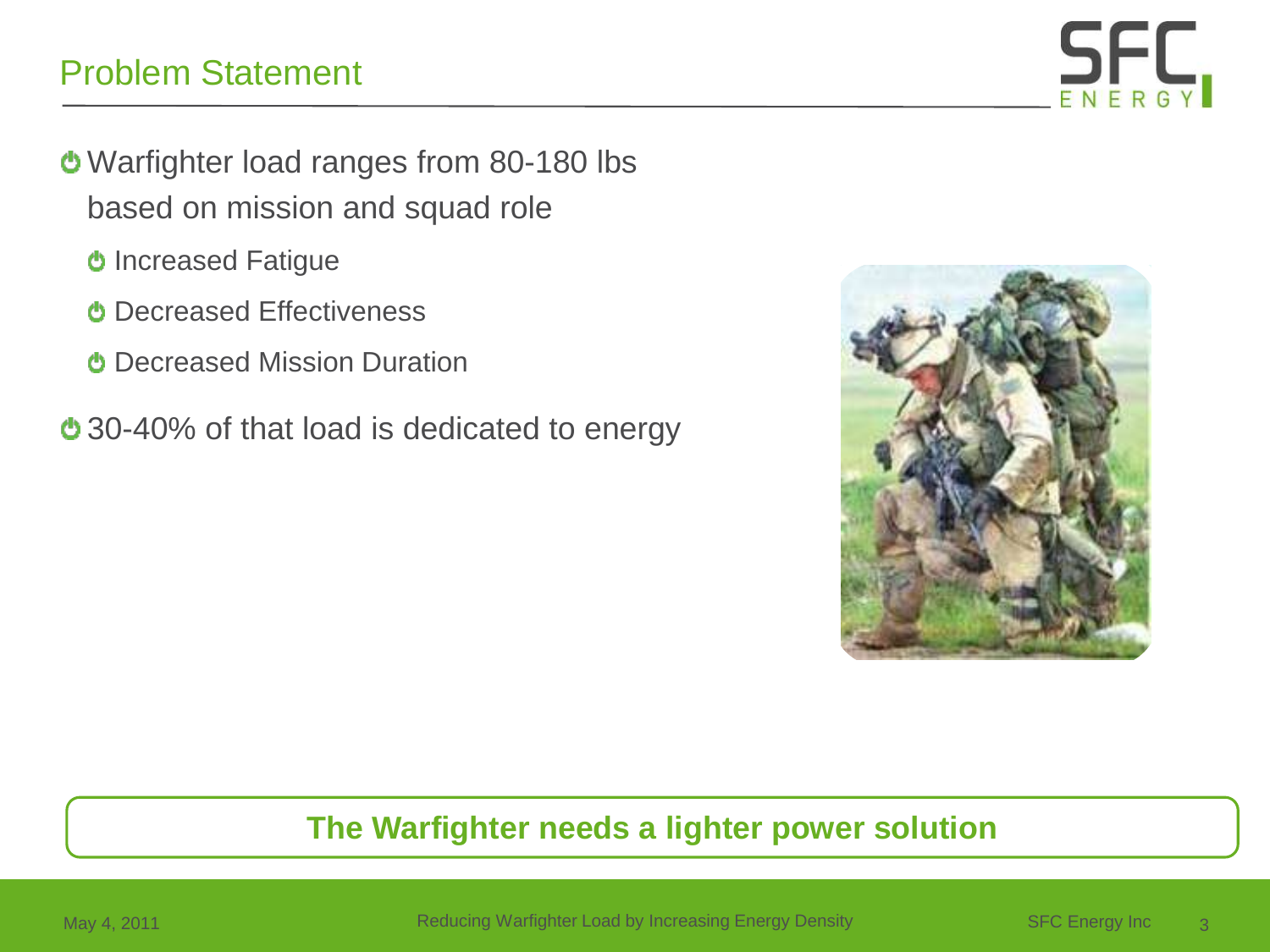

- Lightweight and low volume
- Capable of 500-700 Wh/day
- Minimal operator management
- Low signature (noise, heat, and visibility)
- **U** No hazardous emissions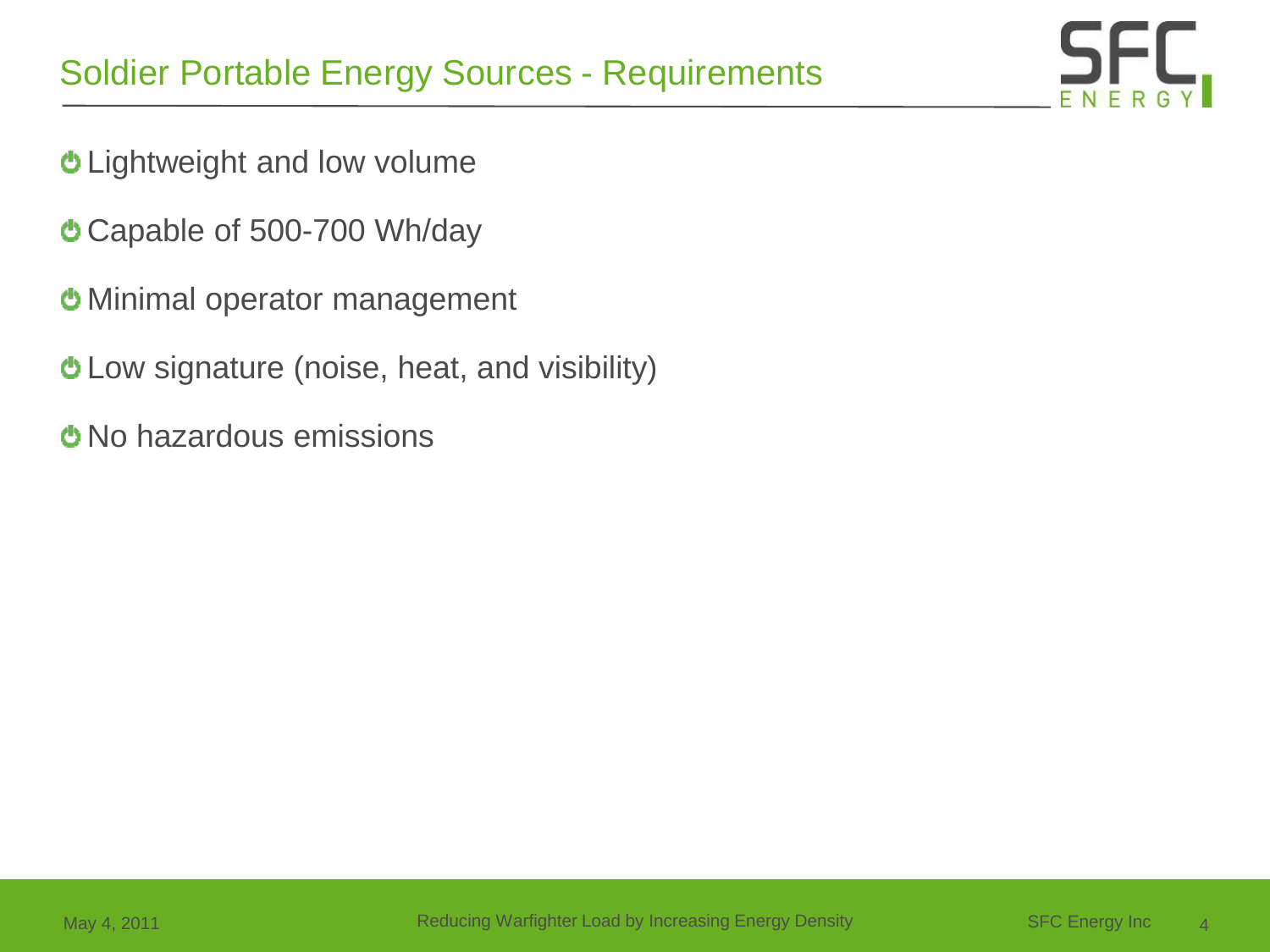

Direct Methanol Fuel Cells (DMFC)

**O** Batteries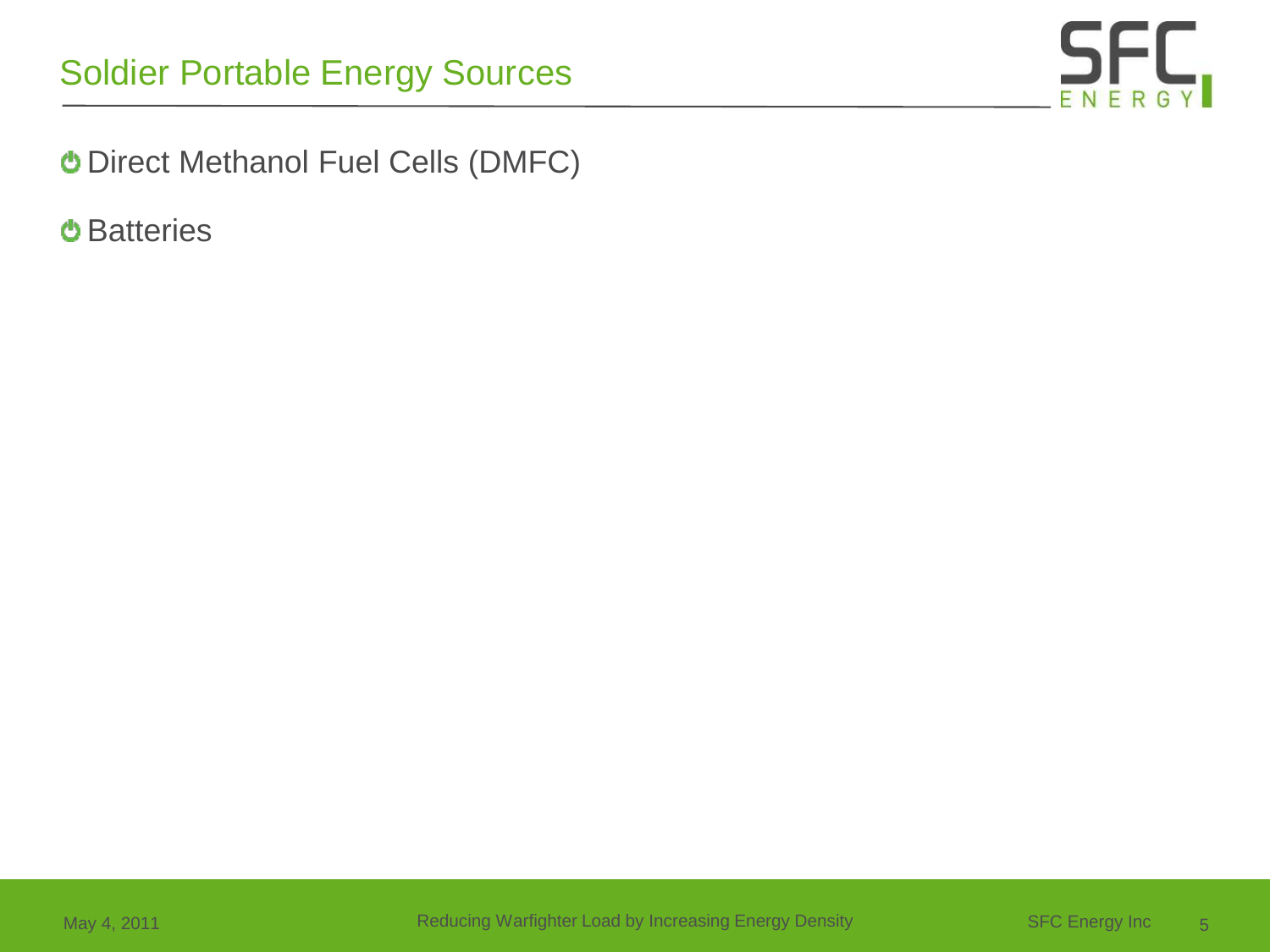## Soldier Portable Power Sources – DMFC Technology



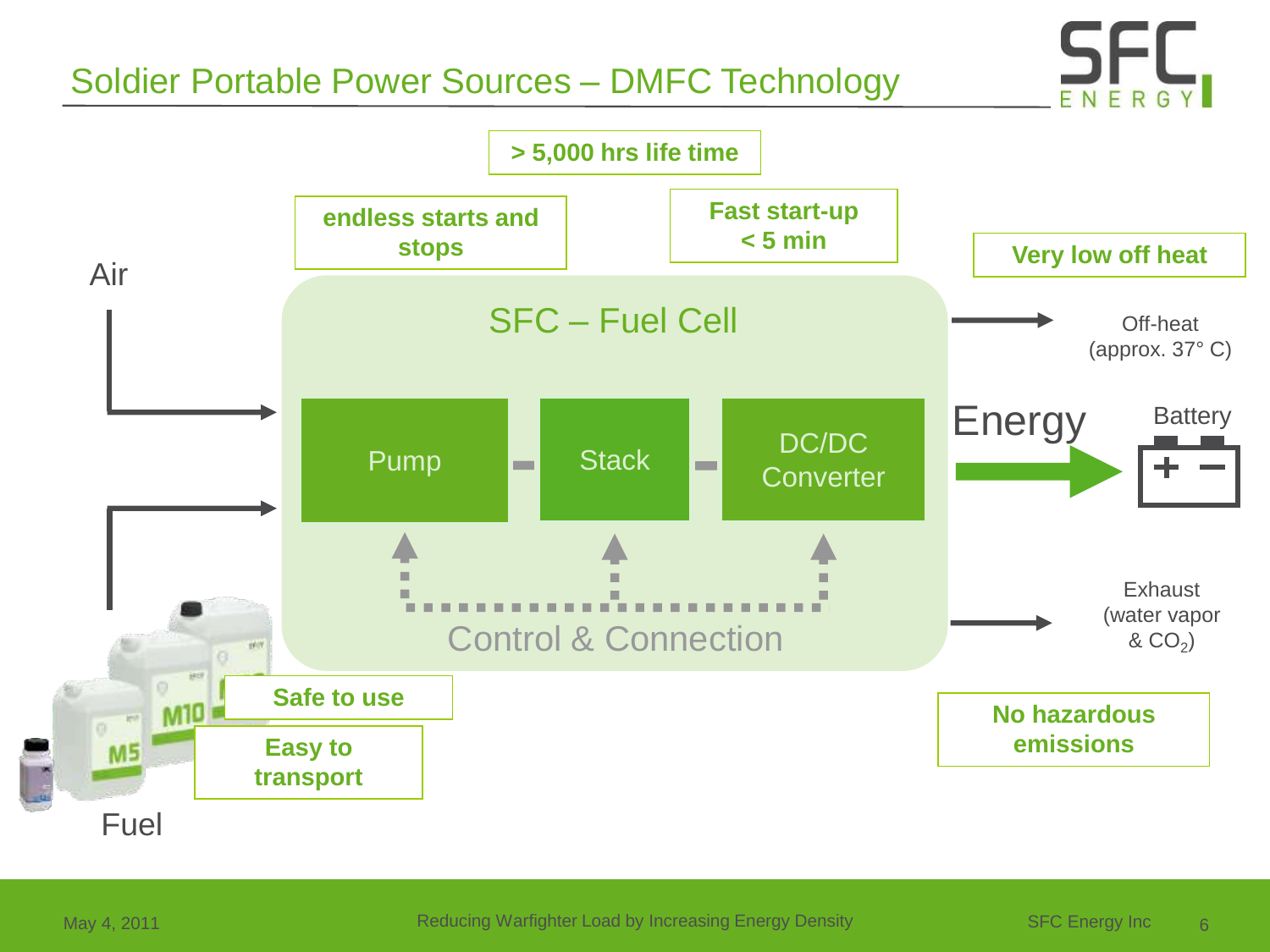## Soldier Portable Energy Sources - DMFC

- JENNY 600S portable fuel cell
	- Minimal operator management single fuel cartridge lasts 16 hours
	- **b** Low heat and noise signature
	- **O** Operates without emissions
	- **<sup>•</sup>** Ruggedized for military field operation
- SFC Power Manager portable energy management
	- **C** Simple to use
	- **U** Manages sources and loads without user input
	- Enables energy harvesting from different sources
	- **C** Creates modular power network

**SFC DMFC and Power Management systems offer immediate COTS solution!**





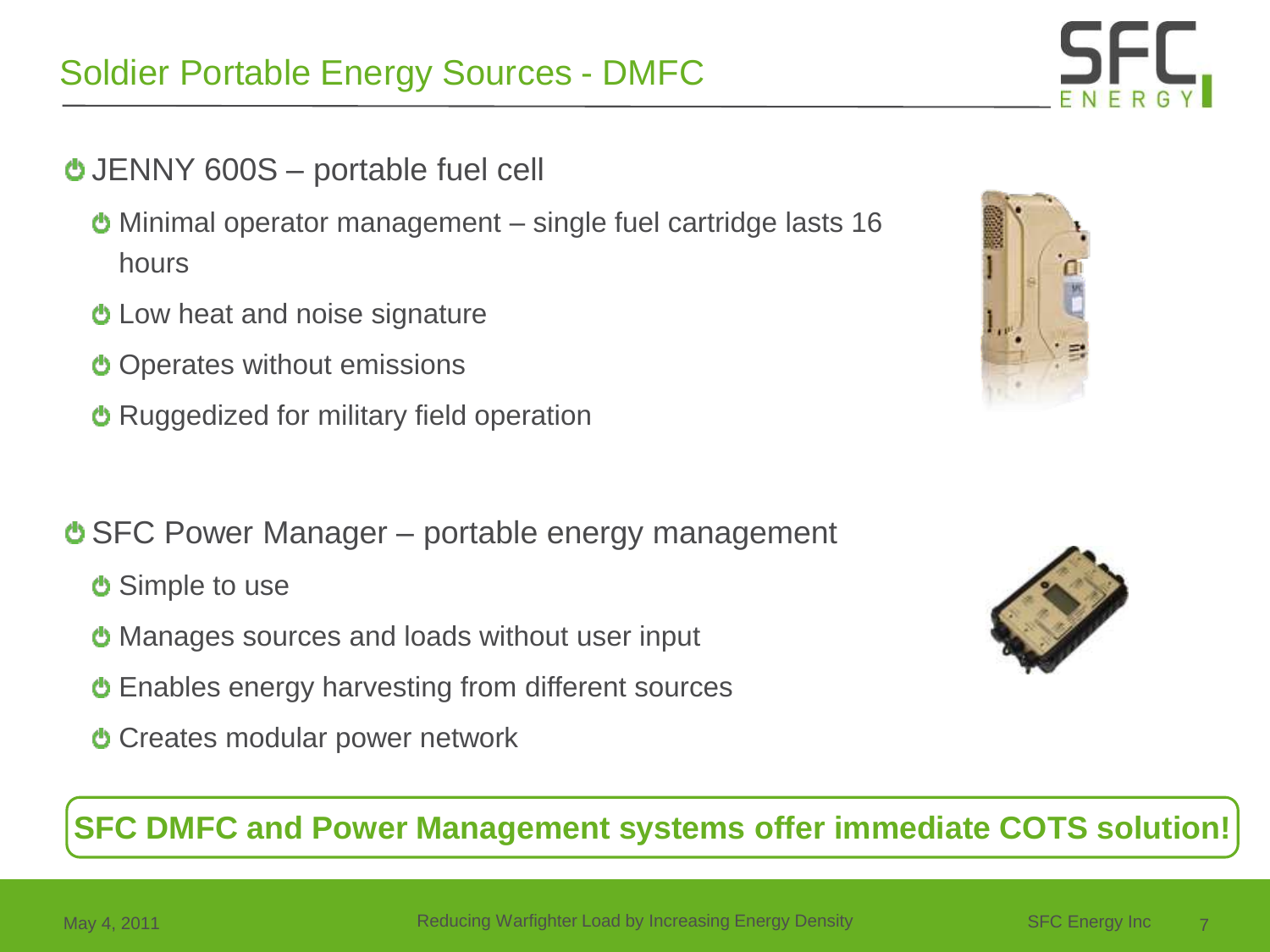## Soldier Portable Energy Sources – DMFC (cont'd)



| <b>System</b> |                         | Weight (lbs<br>(kg) | Size (in (mm))                                                 | Energy (Wh) |
|---------------|-------------------------|---------------------|----------------------------------------------------------------|-------------|
|               | JENNY 600S              | 3.74(1.7)           | $7.2 \times 2.9 \times 9.9$<br>$(184 \times 74 \times$<br>252) | 600/day     |
|               | M0.35 Cartridge         | .82(0.371)          | $6.5 \times 2.4 \times 2.4$<br>$(165 \times 60 \times 60)$     | 400         |
|               | <b>Power Manager 3G</b> | 1.05(0.48)          | $5.2 \times 3.4 \times 2.4$<br>$(131 \times 87 \times 61)$     |             |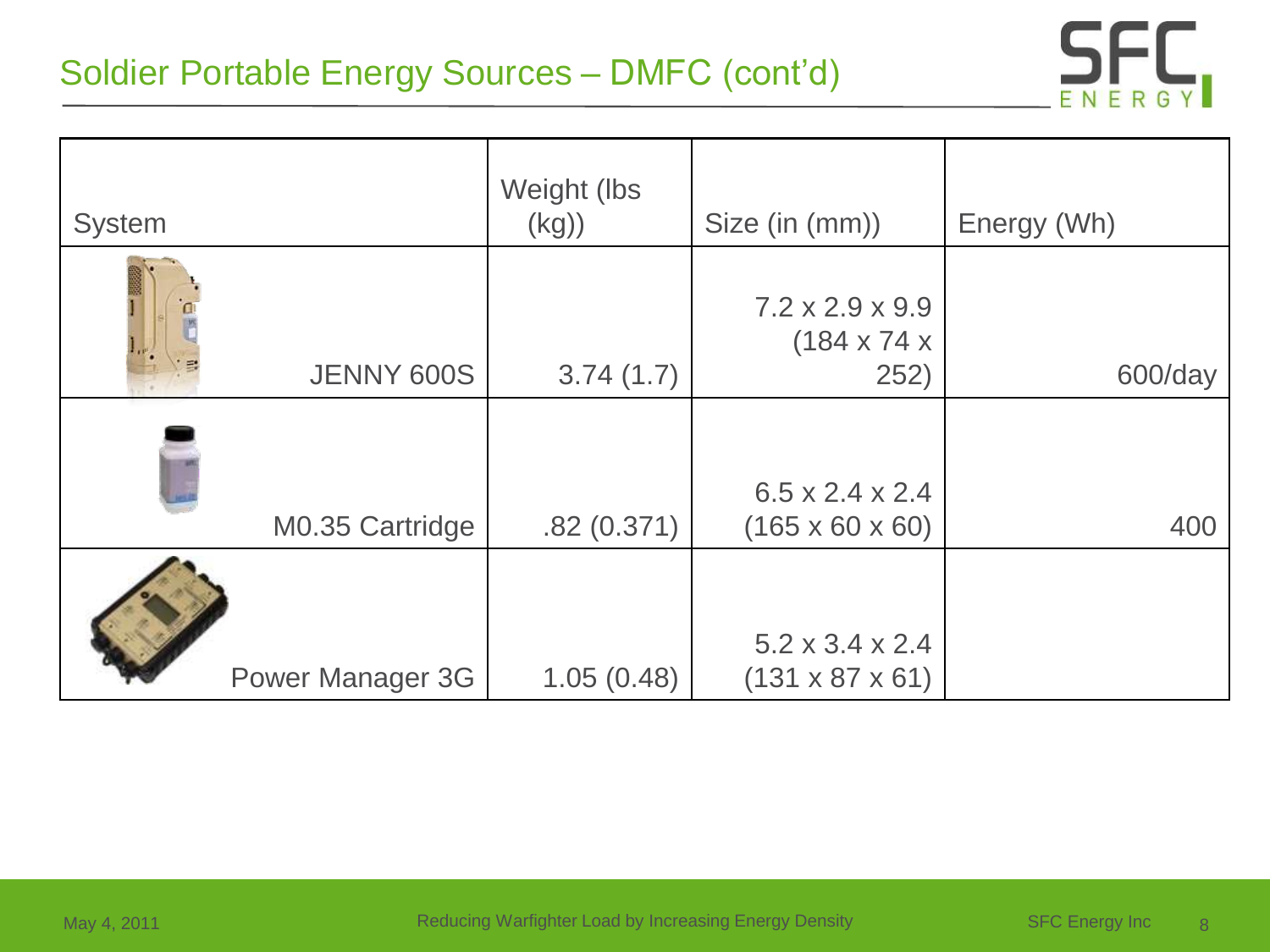



#### **Energy dense fuel leads to lower warfighter loads**

May 4, 2011 **Reducing Warfighter Load by Increasing Energy Density** SFC Energy Inc 9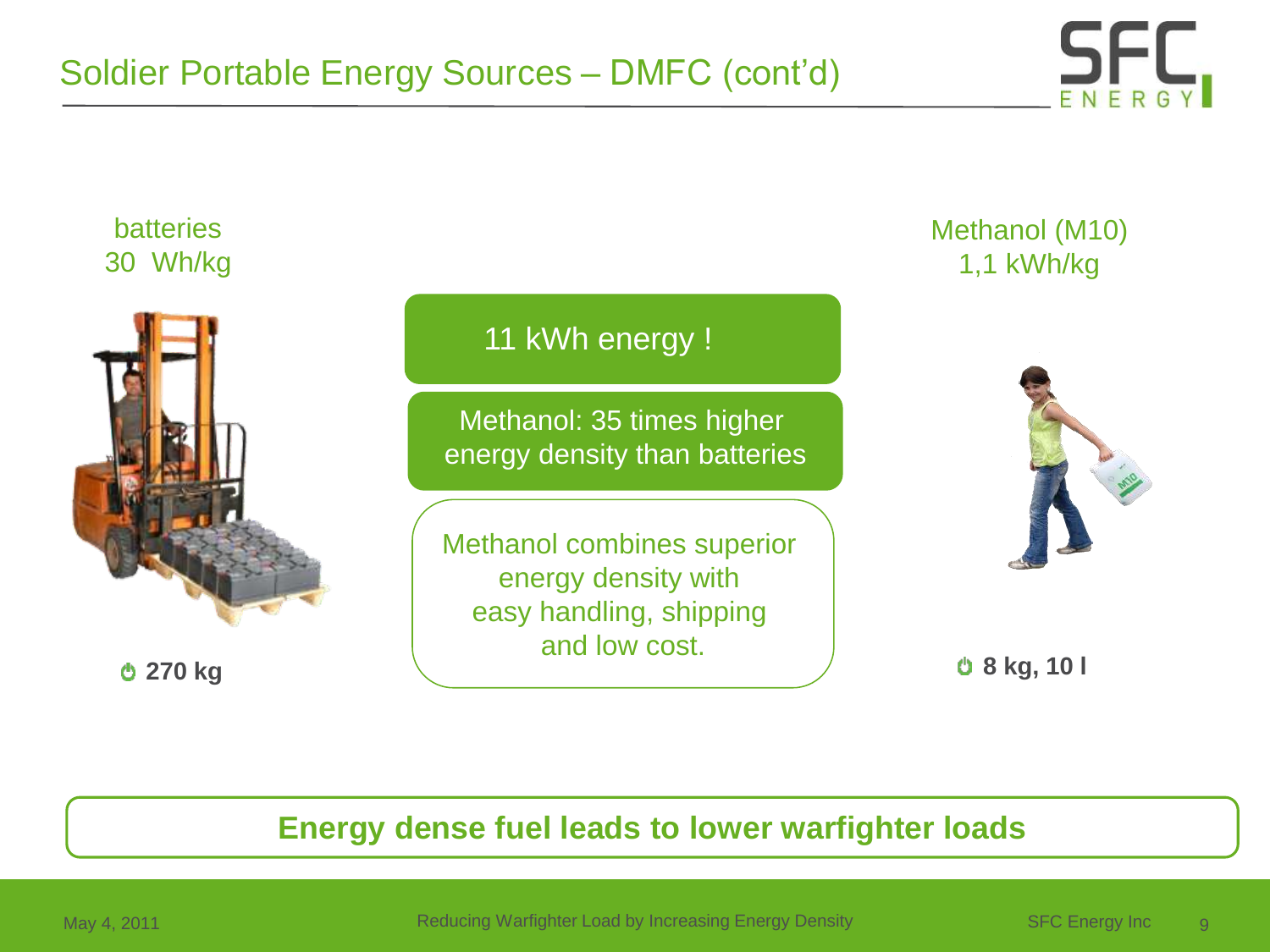## Soldier Portable Energy Sources - Batteries



| <b>Battery Type</b> |                | Voltage<br>(V) | Capacity<br>(Ah) | Size (in (mm))                                              | Weight<br>(lbs(kg)) | <b>Energy</b><br>(Wh) |
|---------------------|----------------|----------------|------------------|-------------------------------------------------------------|---------------------|-----------------------|
| $\sim$ 1            | <b>BB-521</b>  | 9.6            | 1.2              | $2.8 \times 3.0 \times 1.5$<br>$(71 \times 75 \times 38)$   | 0.8(0.35)           | 11.5                  |
|                     | <b>BA-5590</b> | 15.0           | 15.0             | $5.0 \times 4.4 \times 2.4$<br>$(126 \times 111 \times 62)$ | 2.2(1)              | 225.0                 |
|                     | <b>BB-2590</b> | 14.4           | 12.4             | $4.4 \times 2.45 \times 5$<br>$(112 \times 62 \times 127)$  | 3.1(1.4)            | 178.6                 |
| <b>DURAGELY</b>     | AA             | 1.5            | 1.5              | $0.55D \times 2$<br>$(14D \times 50)$                       | .05<br>(0.024)      | 2.3                   |
|                     | <b>CR123</b>   | 3.0            | 1.2              | $0.65D \times 1.3$<br>$(16.5D \times 34)$                   | .04<br>(0.017)      | 3.7                   |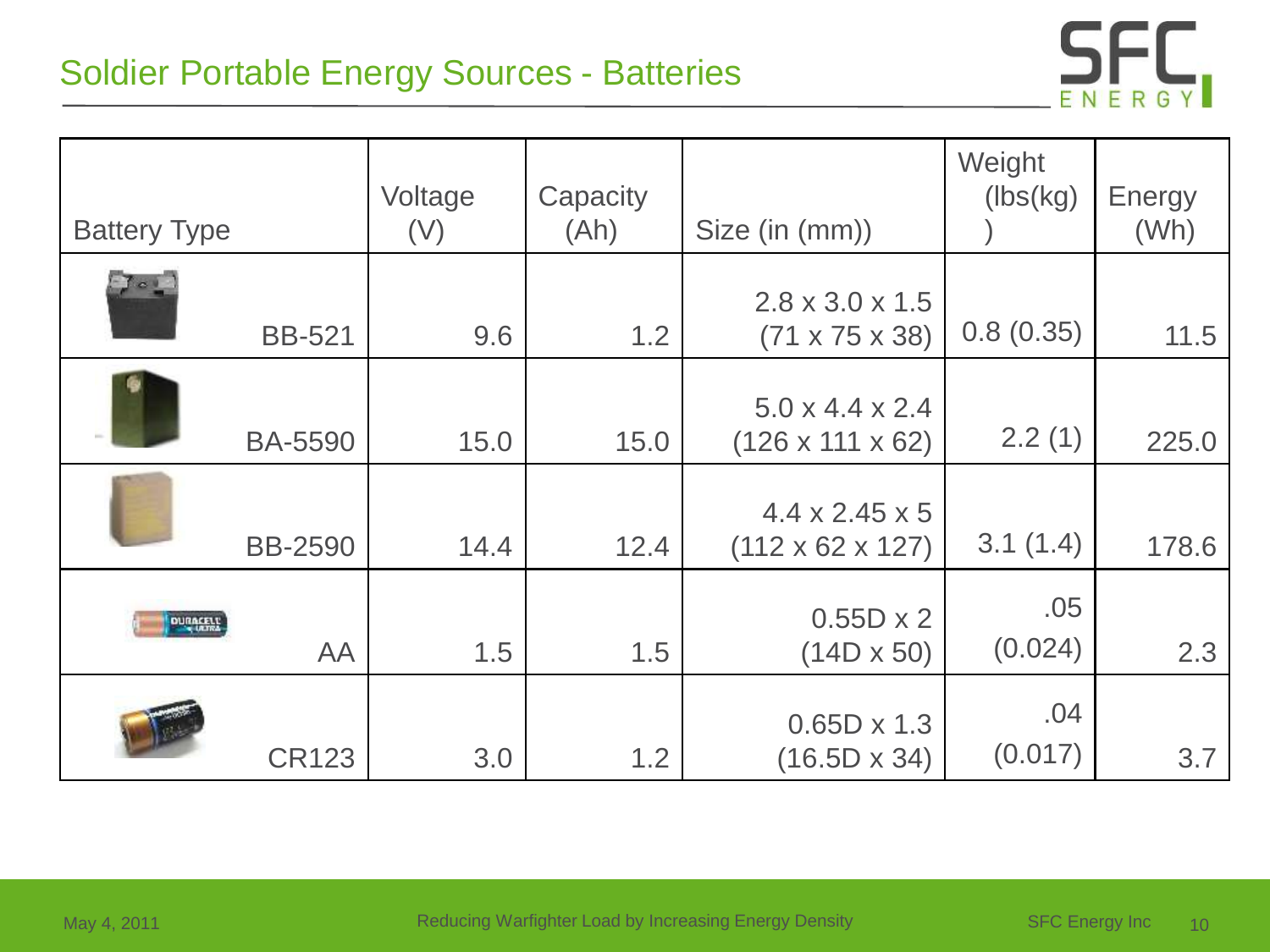## High energy density – 1,400+ Wh/kg



#### That delivers **10 kWh** electricity

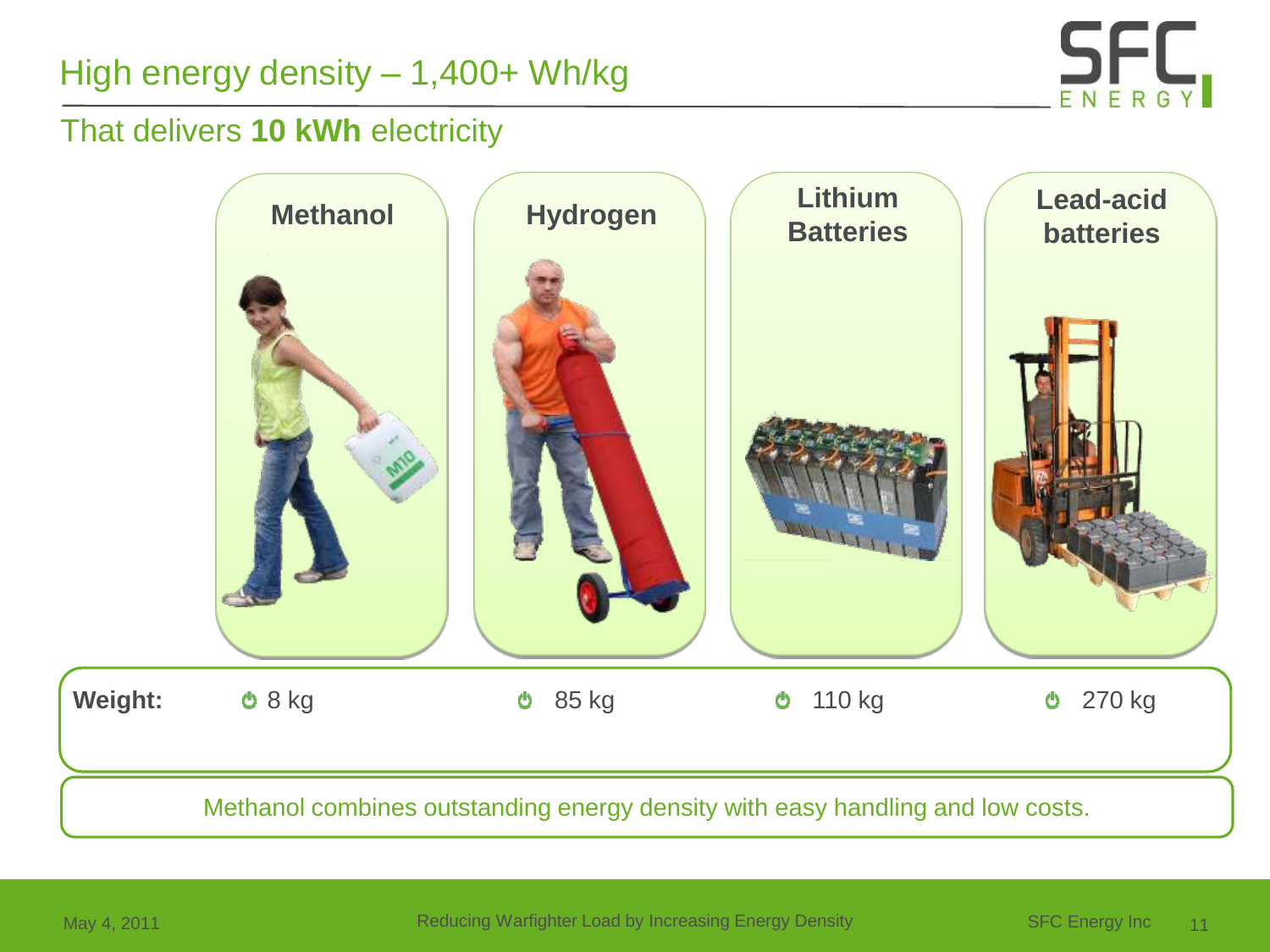



#### **DMFC offers significant weight reduction vs. batteries**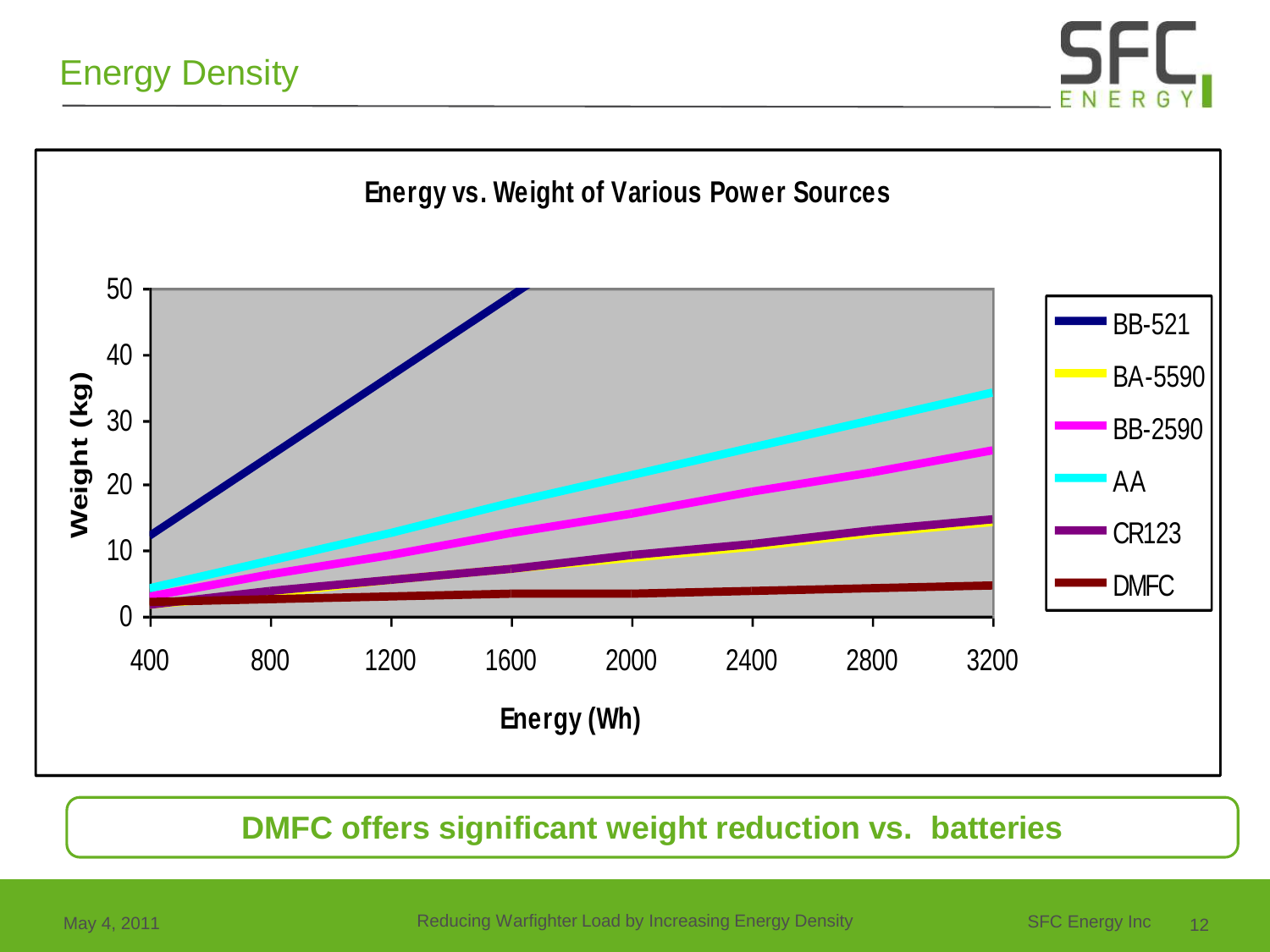## Energy Density – Energy vs. Weight





#### **As energy need increases, DMFC energy density increases**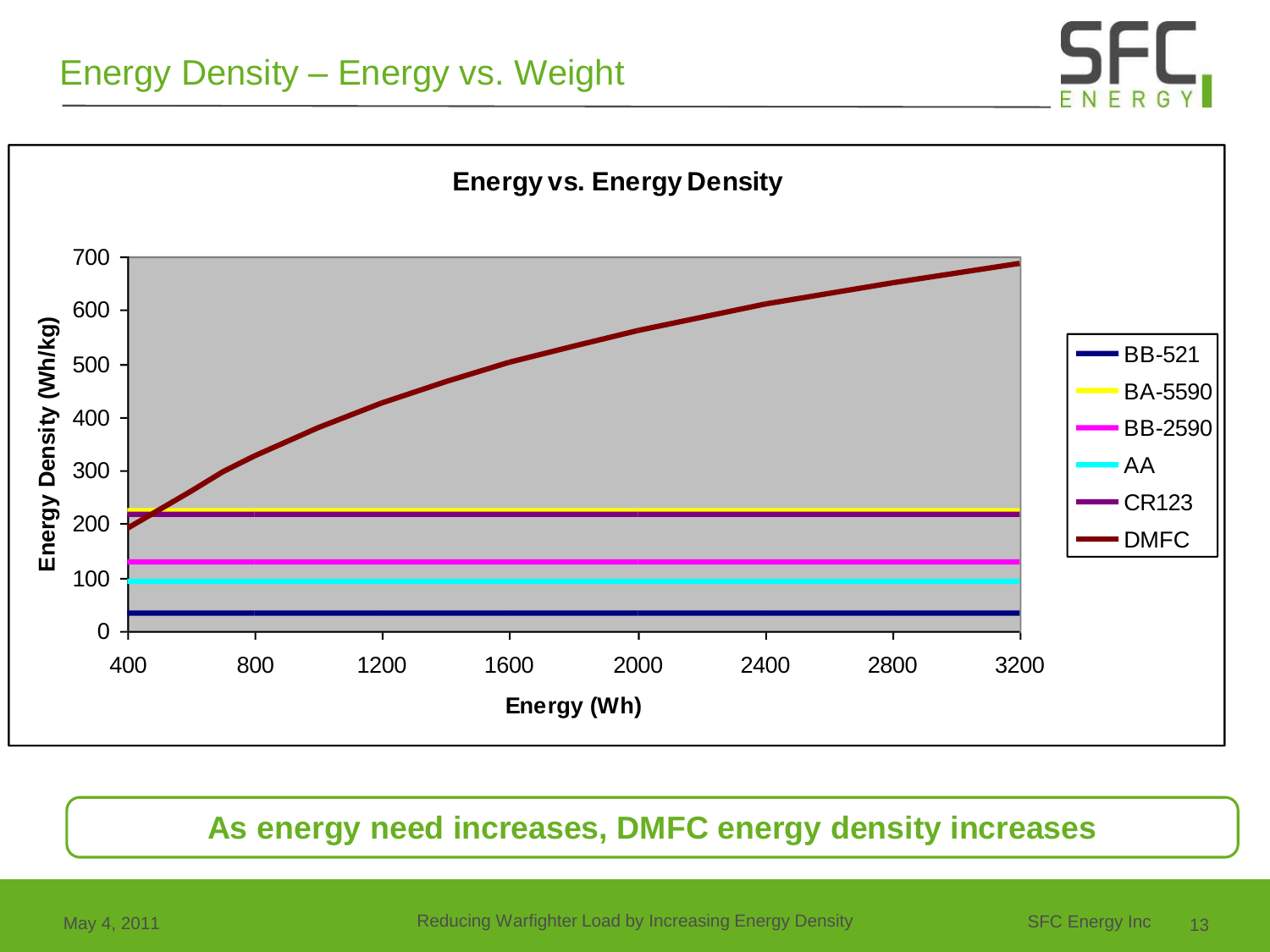#### Energy Density – Energy vs. Volume



May 4, 2011 **Reducing Warfighter Load by Increasing Energy Density** SFC Energy Inc 14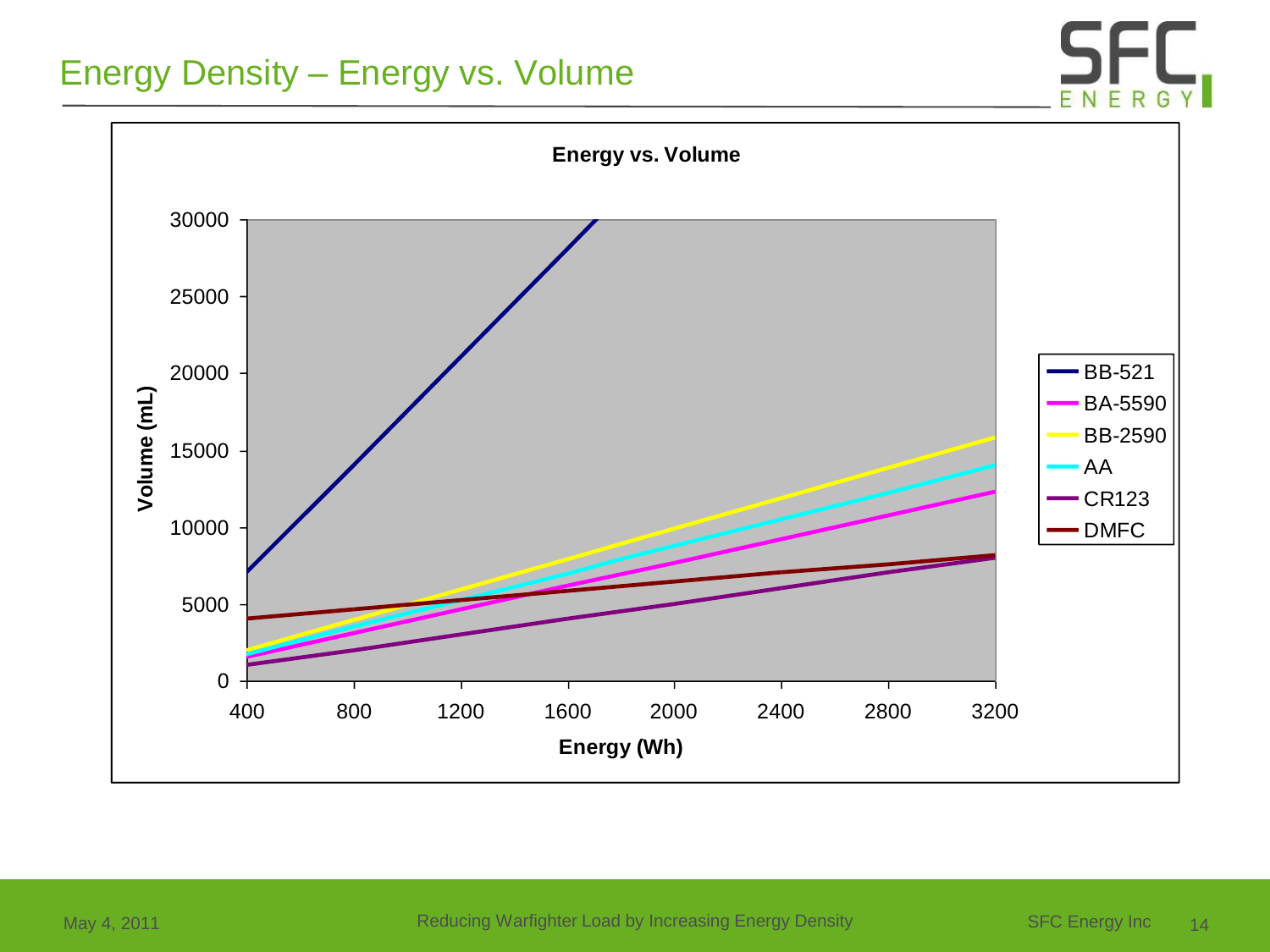## Energy Density - Logistics Load



 $\bullet$  Pallet Size – 104 x 84 x 96 in, 10000 lbs

Load limited by weight, not volume

|                |        |                      |                     |                                   | <b>Pallets Needed for</b> |
|----------------|--------|----------------------|---------------------|-----------------------------------|---------------------------|
| Battery        |        |                      | <b>Quantity per</b> |                                   | Same Energy as 1          |
| <b>Type</b>    | Weight | Energy (Wh)   Pallet |                     | Energy per Pallet   Pallet of M28 |                           |
| <b>BB-521</b>  | 0.35   | 11.52                | 12,928              | 148,933                           | 42.95                     |
| <b>BA-5590</b> |        | 225                  | 4,525               | 1,018,100                         | 6.28                      |
| <b>BB-2590</b> | 1.4    | 178.56               | 3,232               | 577,117                           | 11.08                     |
| AA             | 0.024  | 2.25                 | 188,537             | 424,208                           | 15.08                     |
| <b>CR123</b>   | 0.017  | 3.7                  | 266,170             | 984,828                           | 6.50                      |
| M0.35          | 0.371  | 400                  | 12,196              | 4,878,584                         | 1.31                      |
| M28            | 22     | 31100                | 206                 | 6,396,545                         |                           |

#### **Logisitics load can be reduced significantly with DMFC**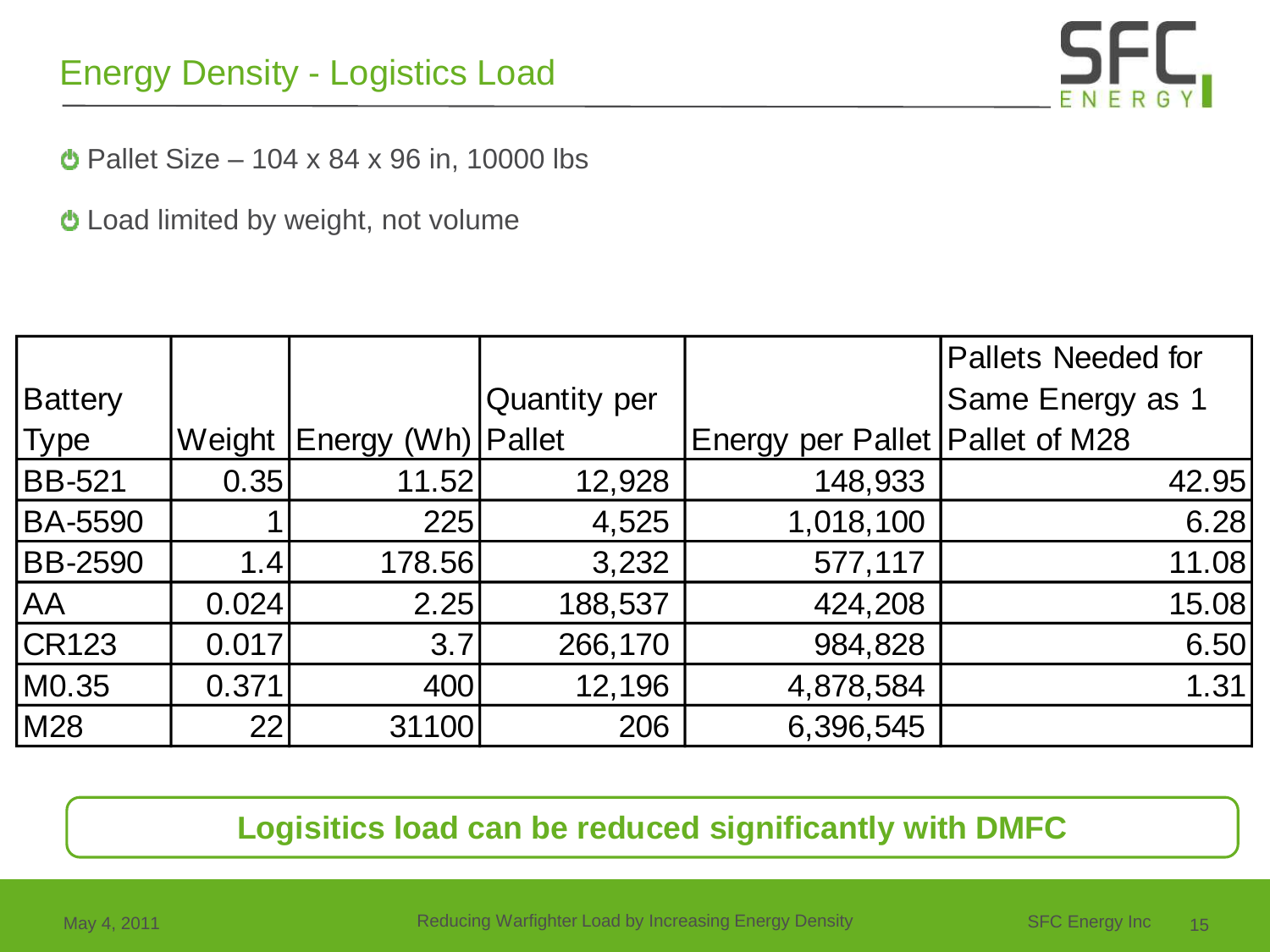

- **b** 3 Load Configurations
	- Using batteries only
	- Using only DMFC
	- Using DMFC as battery charger
- Based on total energy use of approximately 600 Wh/day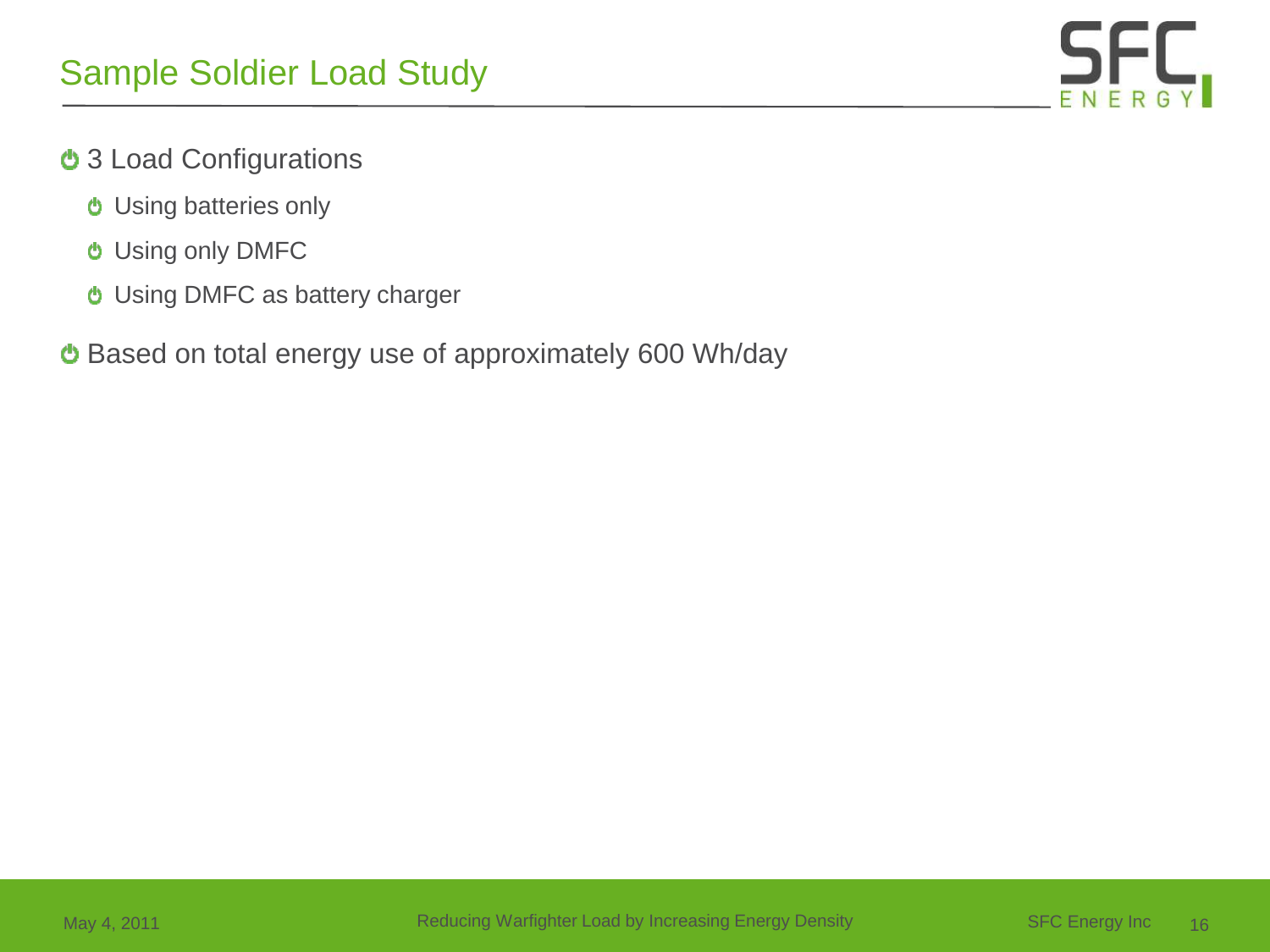

| <b>Batteries</b> | <b>Quantity per Day</b> | Energy (Wh per<br>Battery)   | Energy (Wh) per day |
|------------------|-------------------------|------------------------------|---------------------|
| <b>BB-521</b>    | 3                       | 11.52                        | 34.56               |
| <b>BB-2590</b>   | 3                       | 178.56                       | 535.68              |
| AA               | 8                       | 2.25                         | 18                  |
| <b>CR-123</b>    | $\overline{4}$          | 3.7                          | 14.8                |
|                  |                         | Total Energy (Wh) per<br>day | 603.04              |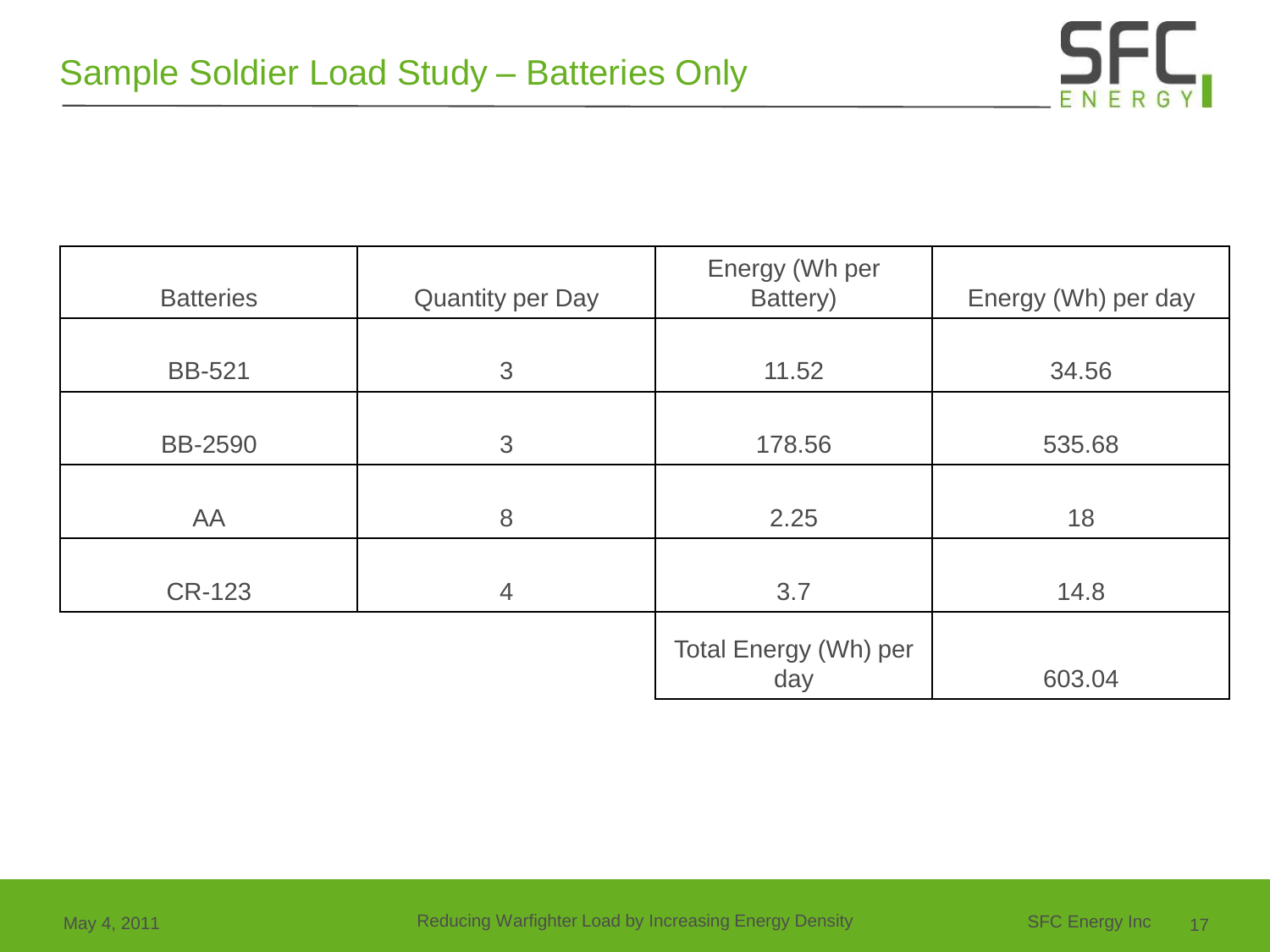## Sample Soldier Load Study – DMFC Only

All systems powered directly from DFMC

Power distributed via Power Manager 3G

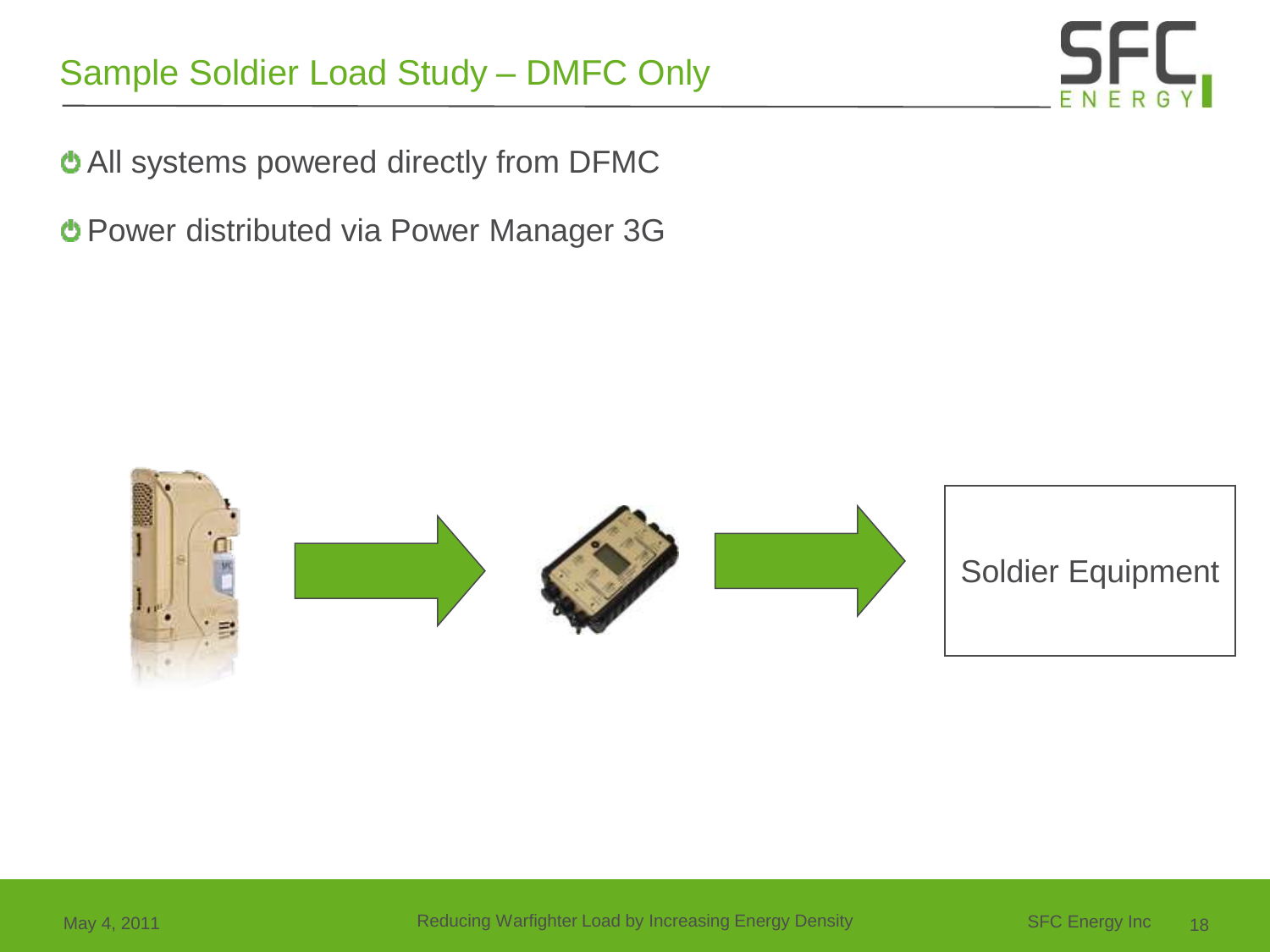

- O Systems powered by battery
- Batteries recharged by DMFC
- Spare batteries for recharging included in weight calculation (2 x BB-521, 2 x BB-2590, 8 x AA, 4 x CR123)

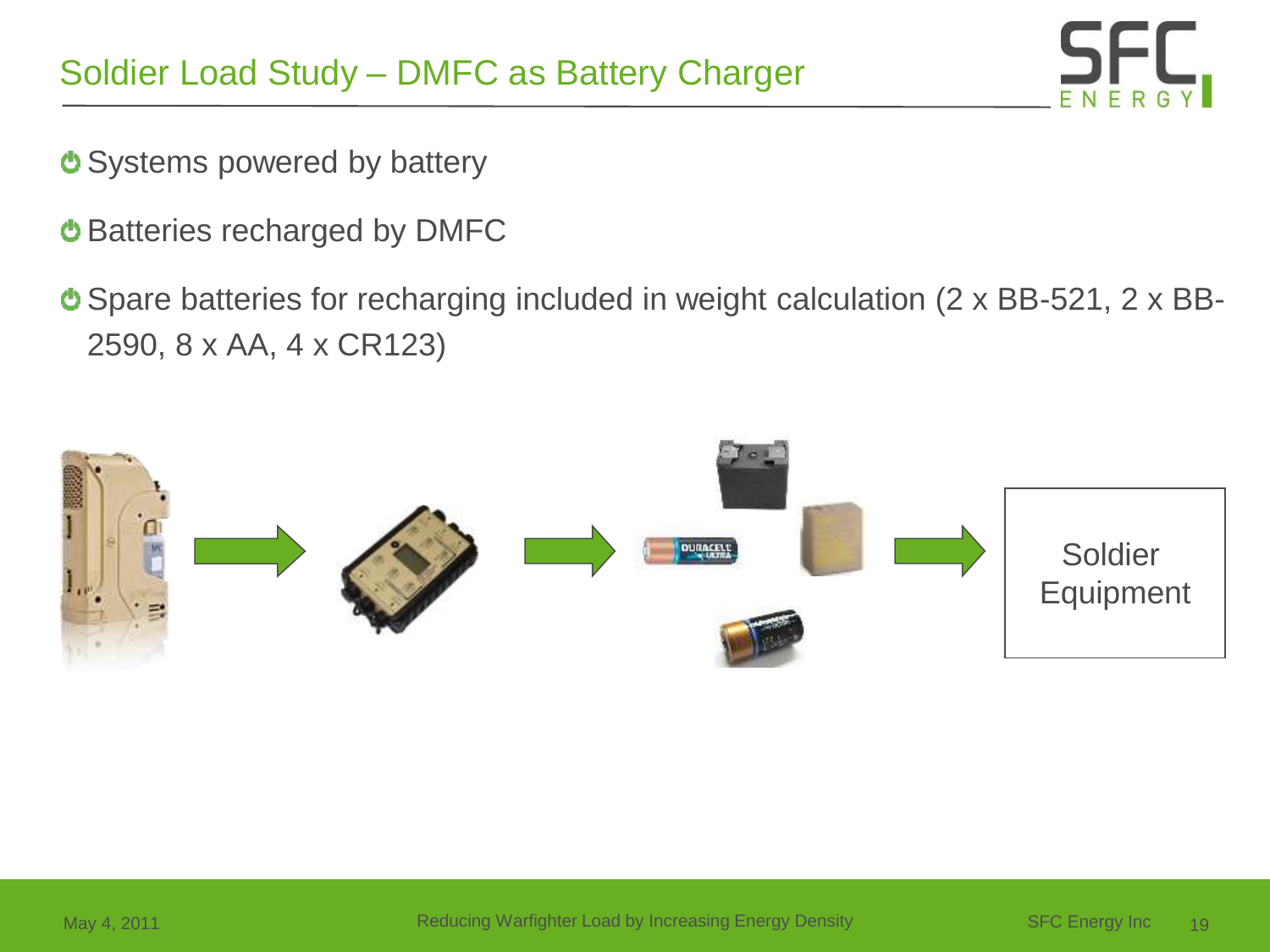

#### **DMFC quickly becomes a weight saver**

May 4, 2011 **Reducing Warfighter Load by Increasing Energy Density** SFC Energy Inc 20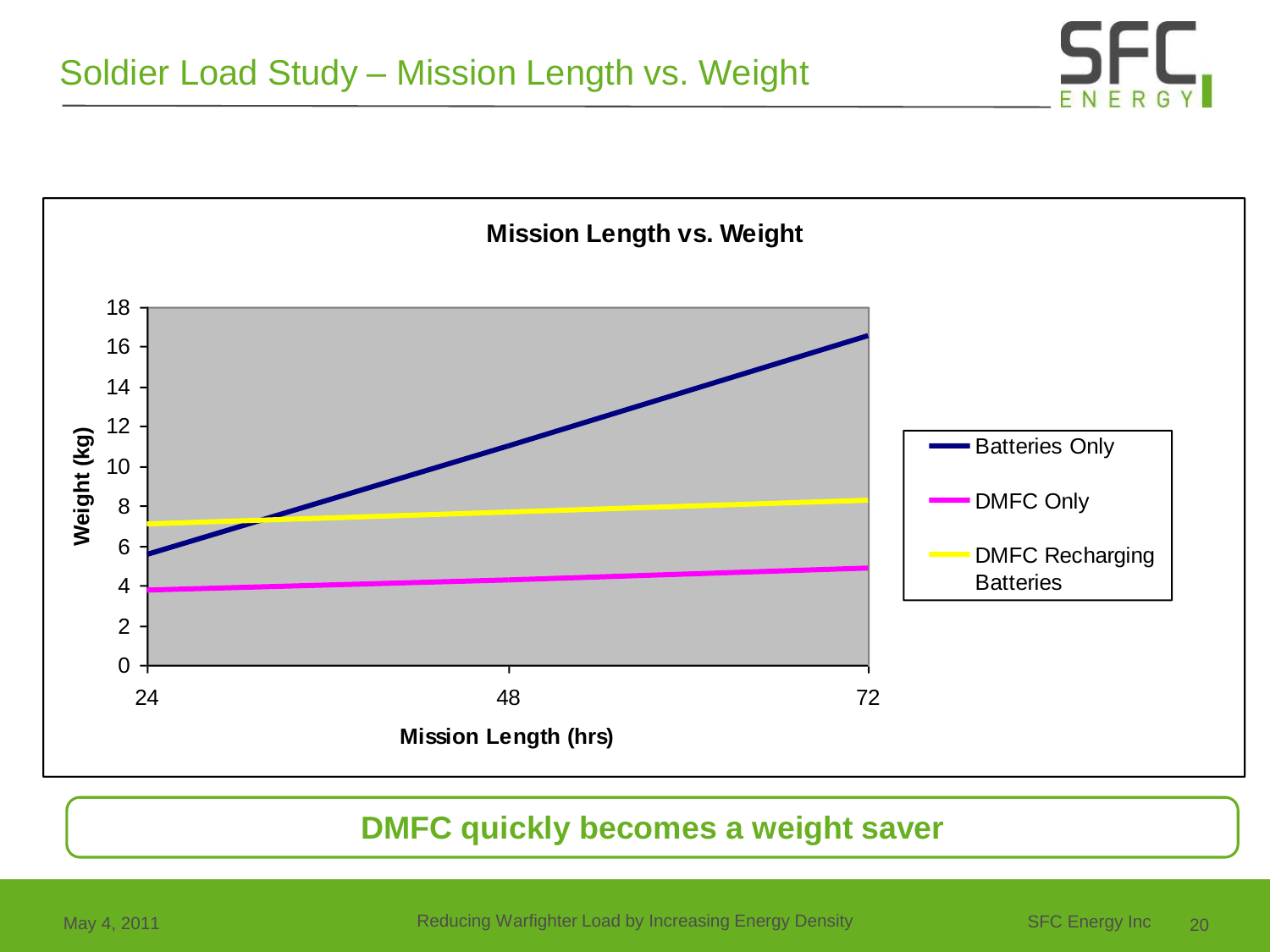



#### **DMFC is comparable and gradually better than batteries**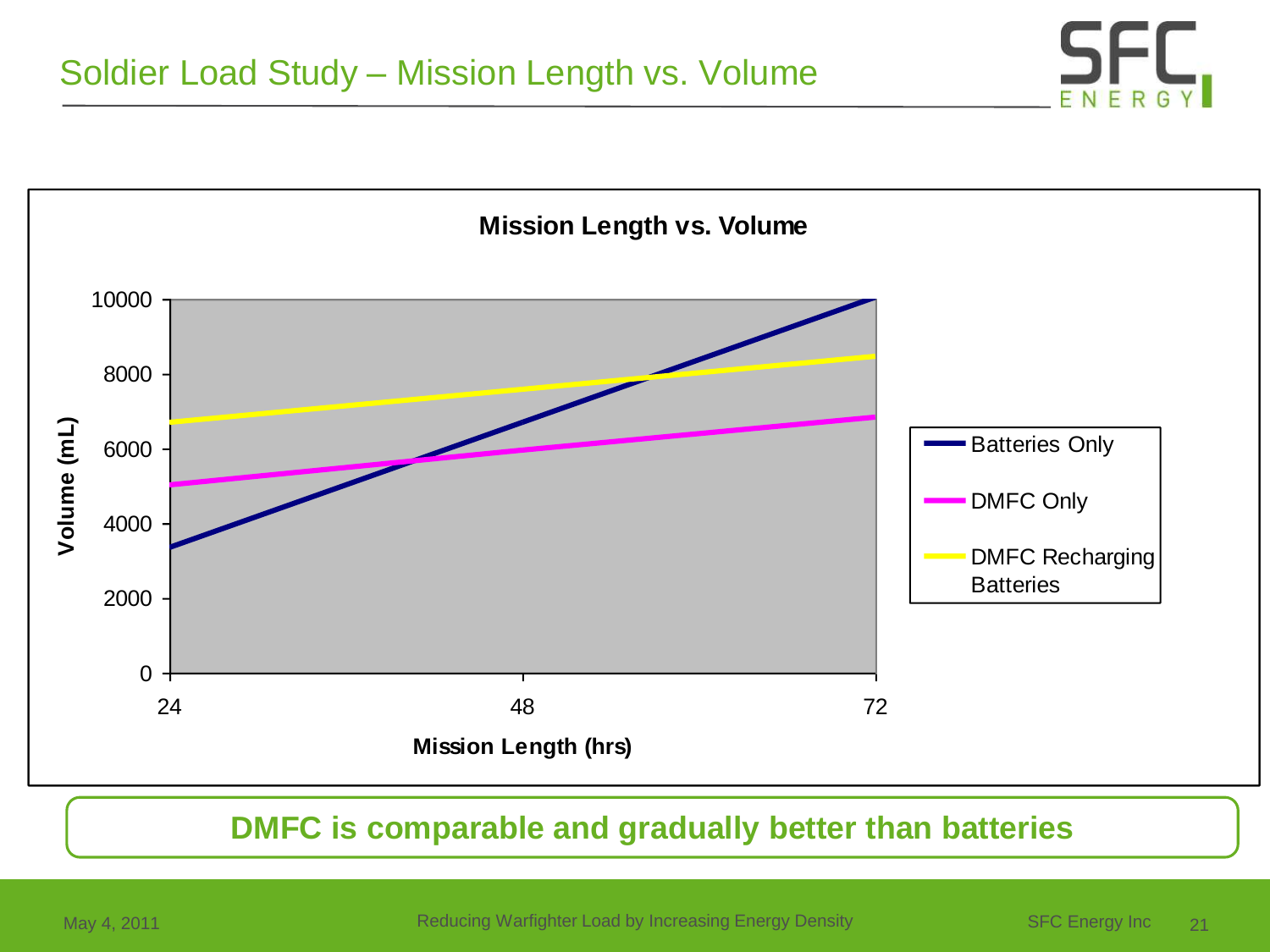## Soldier Load Study - Summary



| Configuration                    | Weight<br>(kg) | Weight<br>Savings<br>(kg) | Weight<br>(% ) | Savings | Volume (L) | Volume<br>Savings (L) | Volume<br>Savings<br>$(\%)$ |
|----------------------------------|----------------|---------------------------|----------------|---------|------------|-----------------------|-----------------------------|
| <b>Batteries Only</b>            |                |                           |                |         |            |                       |                             |
| 24 hrs                           | 5.51           |                           |                |         | 3.35       |                       |                             |
| 48 hrs                           | 11.02          |                           |                |         | 6.69       |                       |                             |
| 72 hrs                           | 16.53          |                           |                |         | 10.04      |                       |                             |
| <b>DMFC Only</b>                 |                |                           |                |         |            |                       |                             |
| 24 hrs                           | 3.74           | 1.77                      |                | 32%     | 5.04       | $-1.69$               | $-50%$                      |
| 48 hrs                           | 4.30           | 6.72                      |                | 61%     | 5.93       | 0.76                  | 11%                         |
| 72 hrs                           | 4.86           | 11.67                     |                | 71%     | 6.83       | 3.21                  | 32%                         |
| <b>DMFC Recharging Batteries</b> |                |                           |                |         |            |                       |                             |
| 24 hrs                           | 7.12           | $-1.61$                   |                | $-29%$  | 6.69       | $-3.34$               | $-100%$                     |
| 48 hrs                           | 7.68           | 3.34                      |                | 30%     | 7.58       | $-0.89$               | $-13%$                      |
| 72 hrs                           | 8.23           | 8.30                      |                | 50%     | 8.48       | 1.57                  | 16%                         |

**DMFC can save 50-70% weight on a 72 hour mission**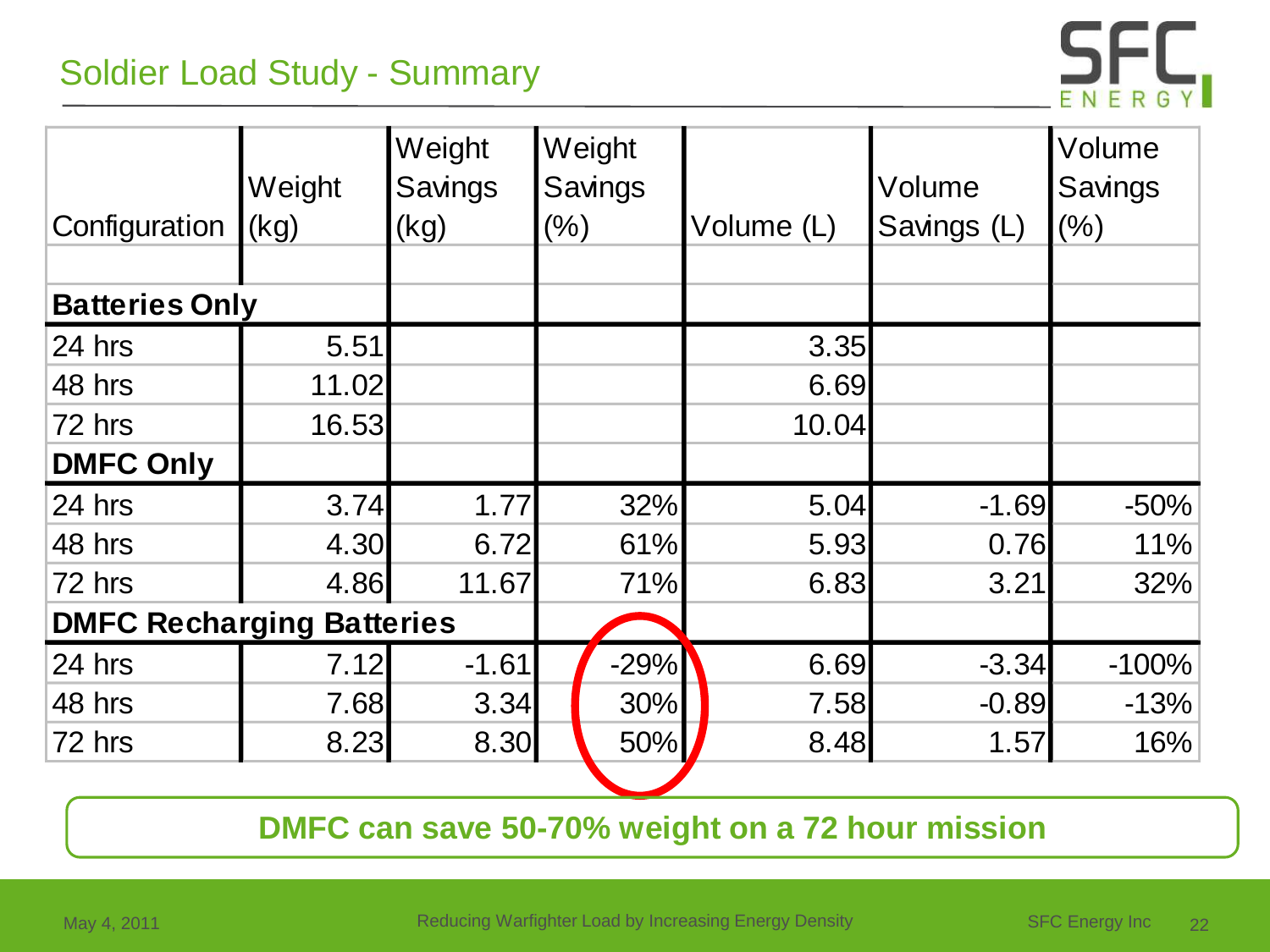

#### Facts and figures

- Founded in 2000
- **U** Sole company developing, producing and selling commercially available DMFC products
- Location:
	- Brunnthal, Germany (HQ) O
	- Washington D.C., USA ტ
- Number of employees: 95
- IPO in 2007

#### **Products**

- Energy solutions and power management
- **b** DMFC fuel cell systems
- Fuel cartridges

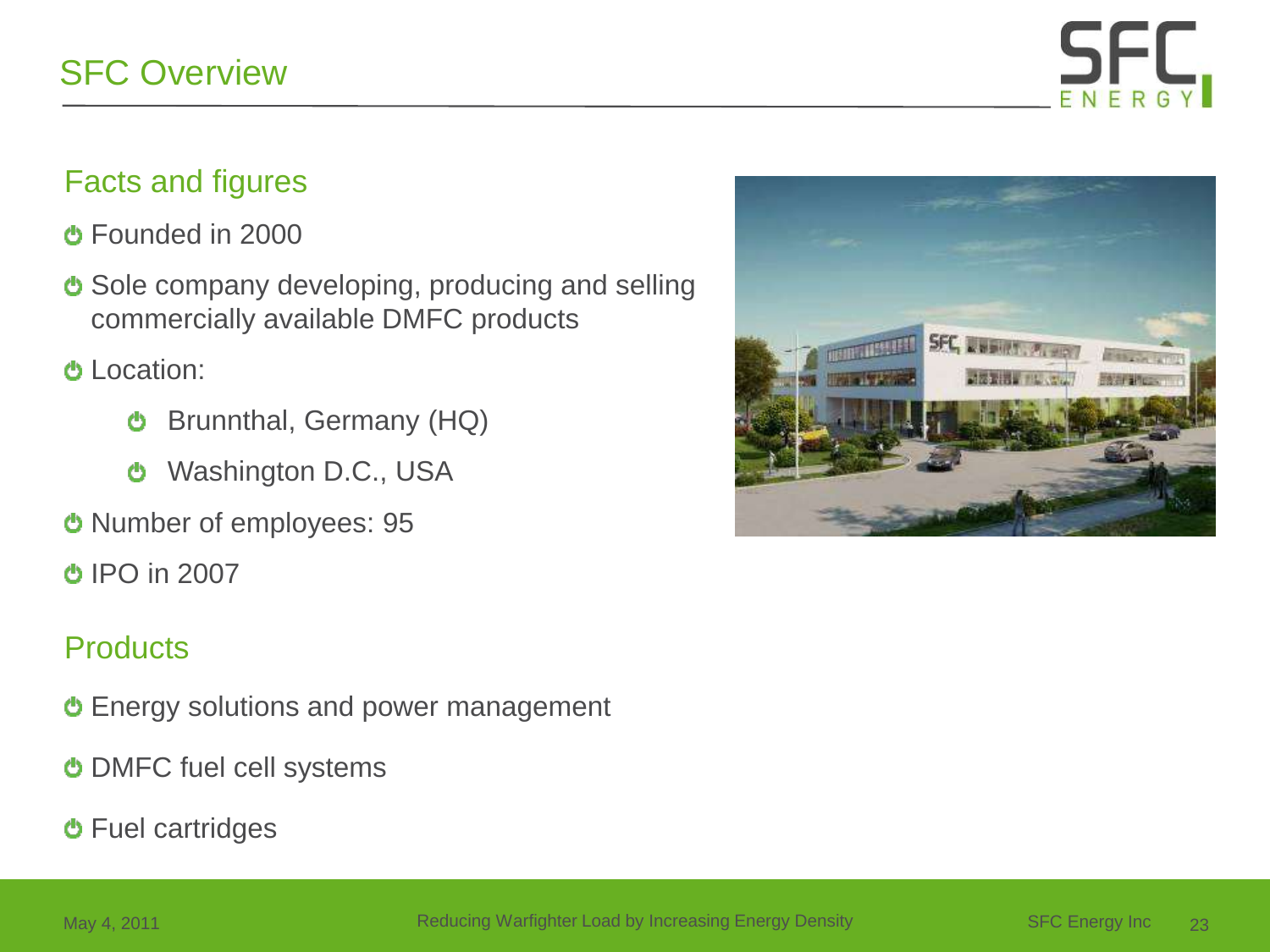## Winner of DoD Wearable Power Prize Competition 2008

#### System Requirements

- $\bullet$  Total system weight: ≤ 4 kg (including all equipment to operate the system )
- **Time Duration : 96 hours (92 hours bench test, 4 hours field test)**
- Voltage Out: 14 V DC and 28 V DC
- **b** Average Power: 20 Watts
- **Theoret Power:** 200 Watts -multiple increments up to 5 minutes

#### Winning Criteria

- 1. Weight
- 2. Protrusion (in case weights are identical)

#### **Winner**

- **b** 1st place: M-25 (SFC with DuPont)
- **b** 3rd place: JENNY 600S (SFC with CCLLC)







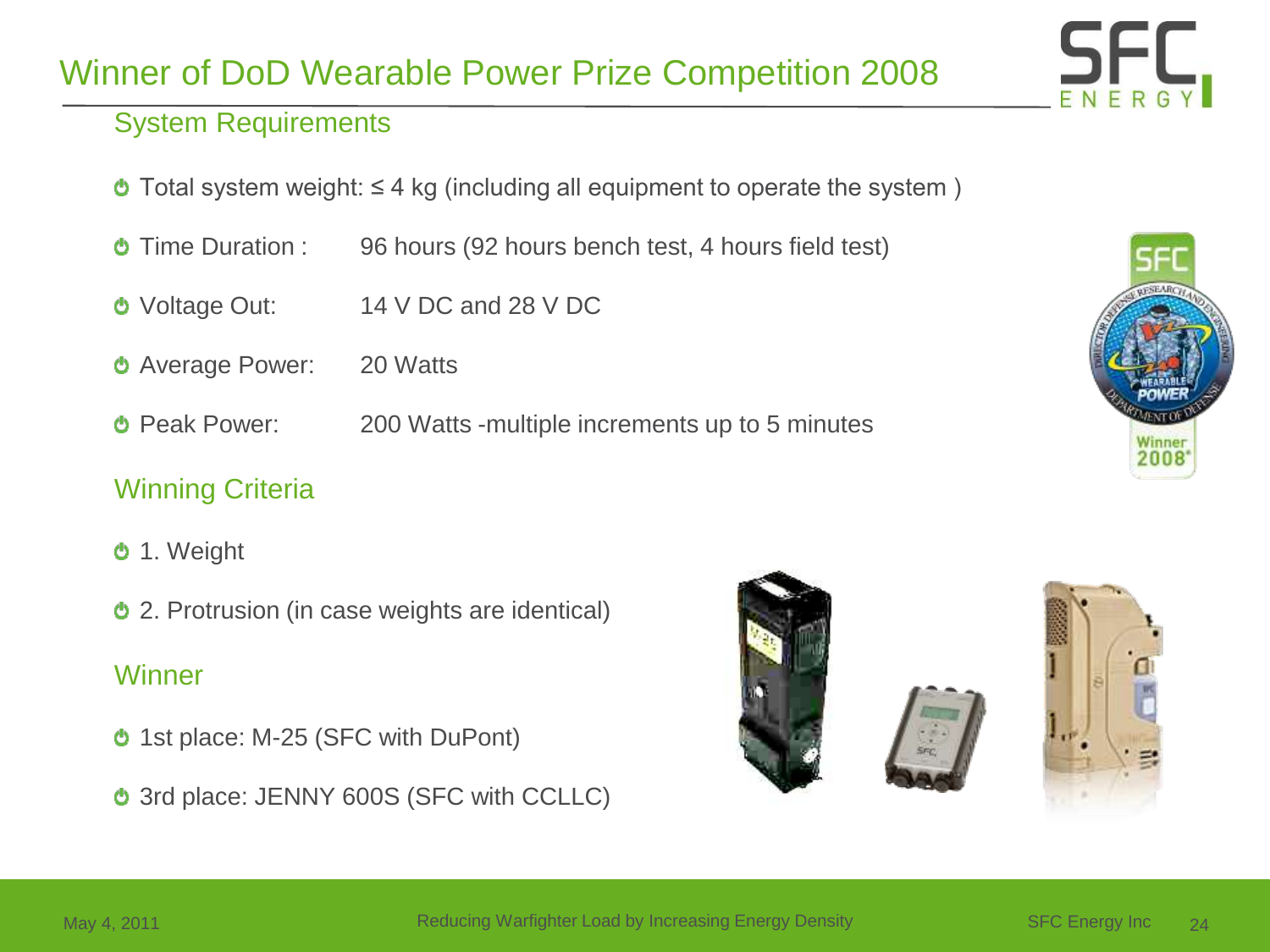## Market Traction



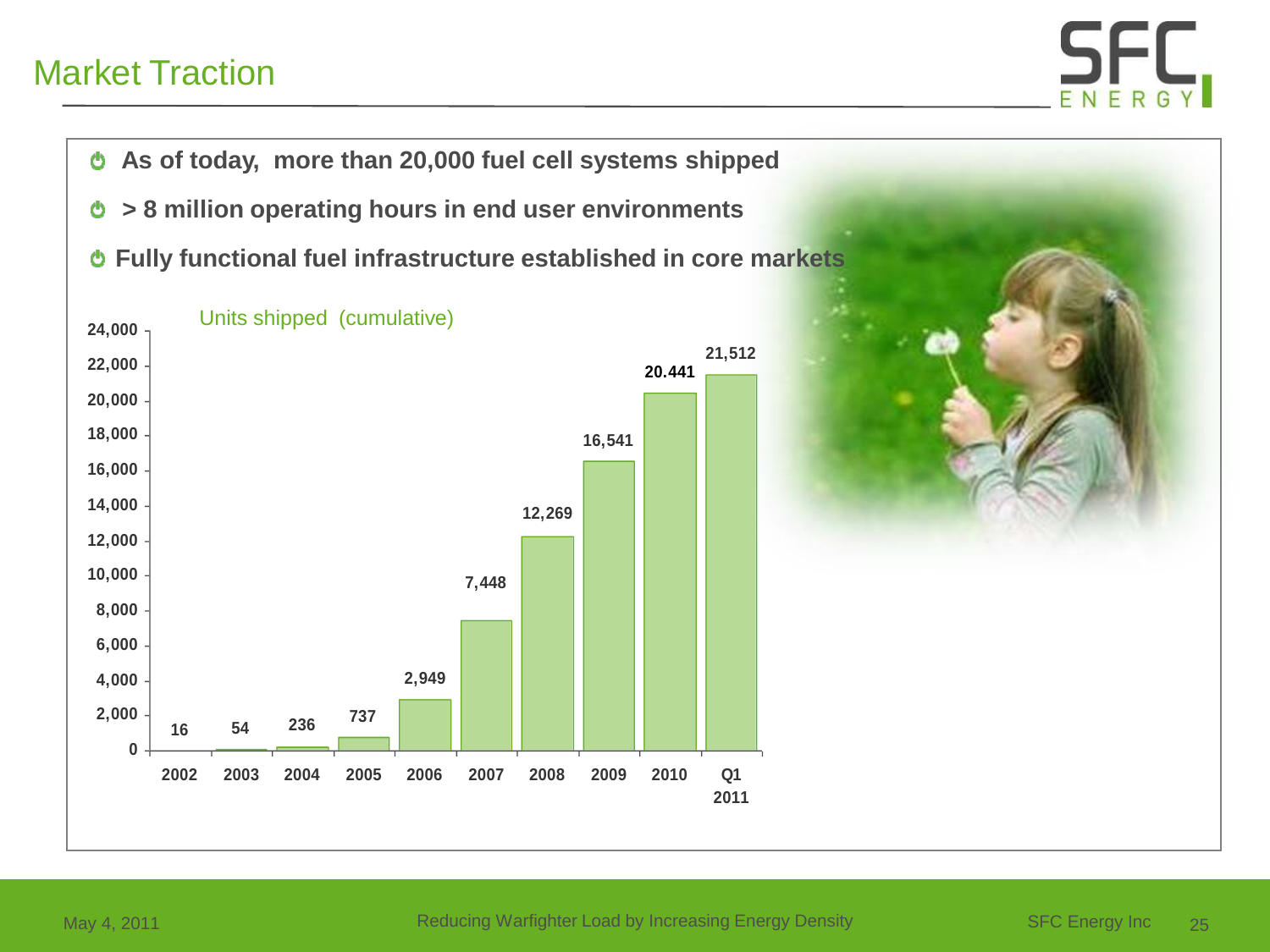## SFC Overview - Market Segments



#### **Defense**

**Weight Saving and Non-Detectability for:** Portable Power



**Reliability and Non-Detectability of On-Board Power for:** Tactical Vehicles



#### **Remote Industry**

**Dependability and Low Maintenance Cost for:** Traffic Technologies, Security, Environmental **Monitoring** 



#### **Mobility - APU**

**Reliability of On-Board Power and Reduction of Fleet Operating Costs for:**



Special Purpose Vehicles

#### **E-Mobility**

**Combined Heat and Power Source for:**

Increased performance and user acceptance of battery vehicles



#### **Leisure**

**Comfortonomy for:** Motor Homes, Cabins and Boats

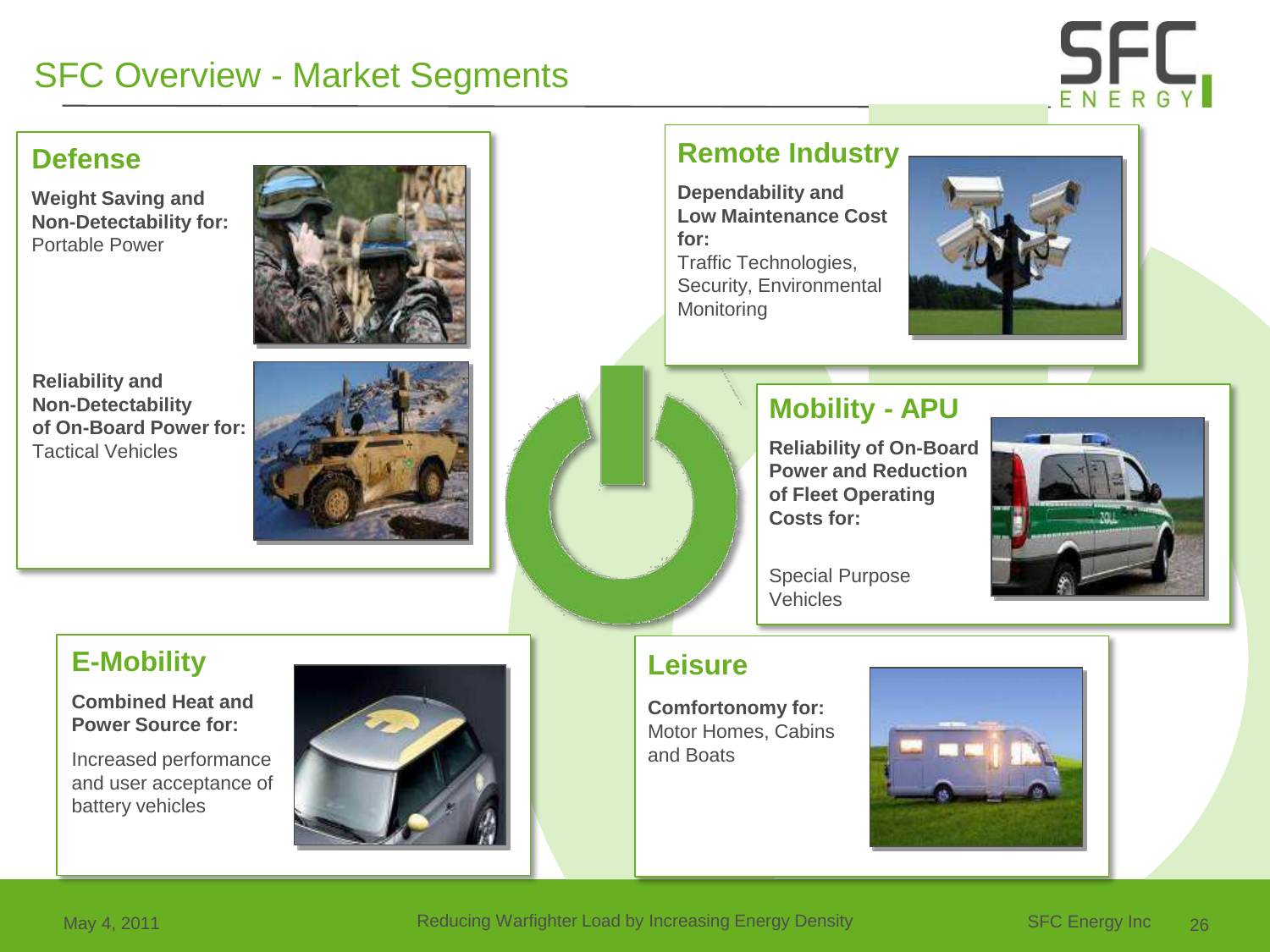#### Advantages of SFC Fuel Cells



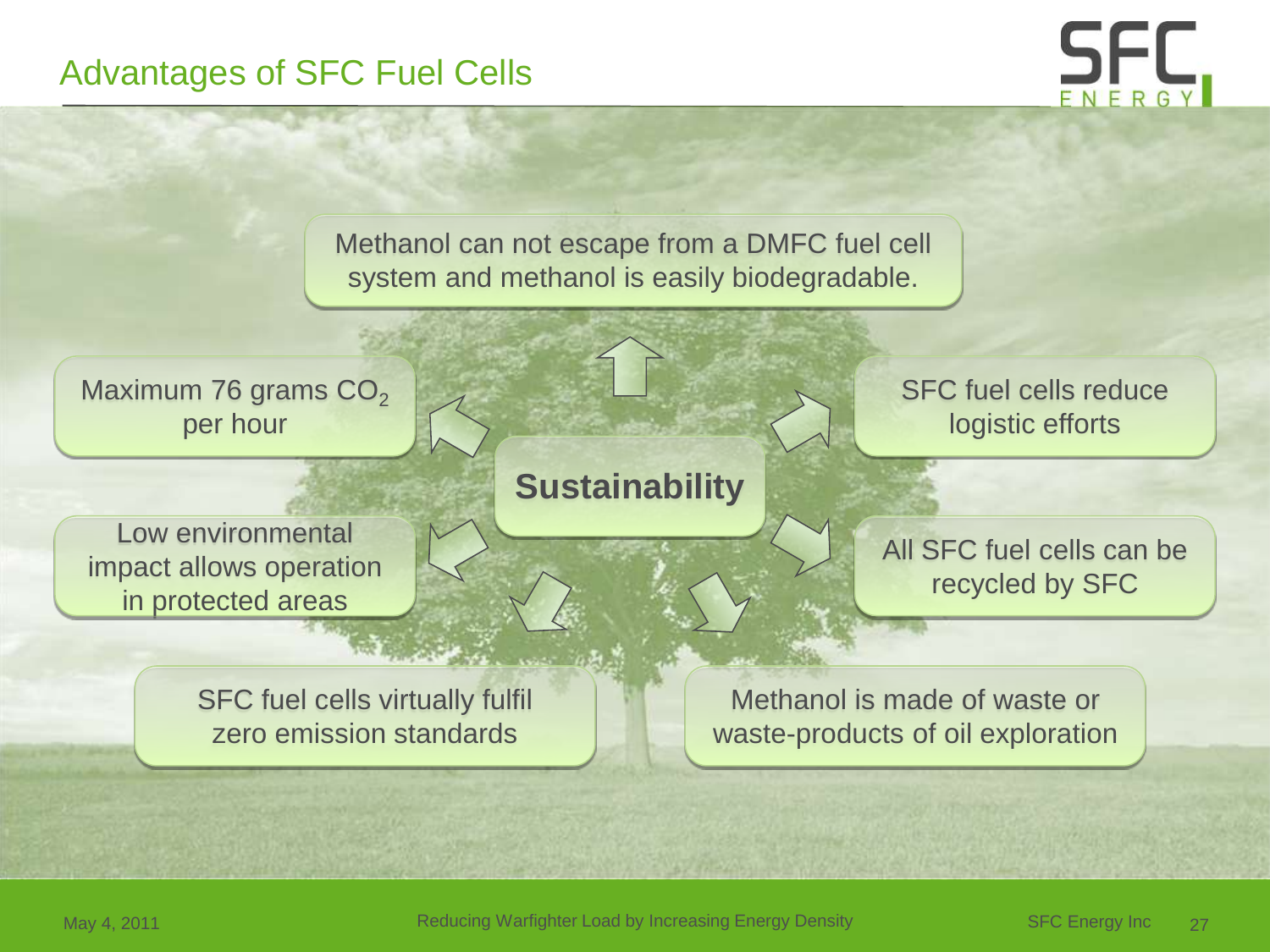## SFC Overview – Miltary and Government Users



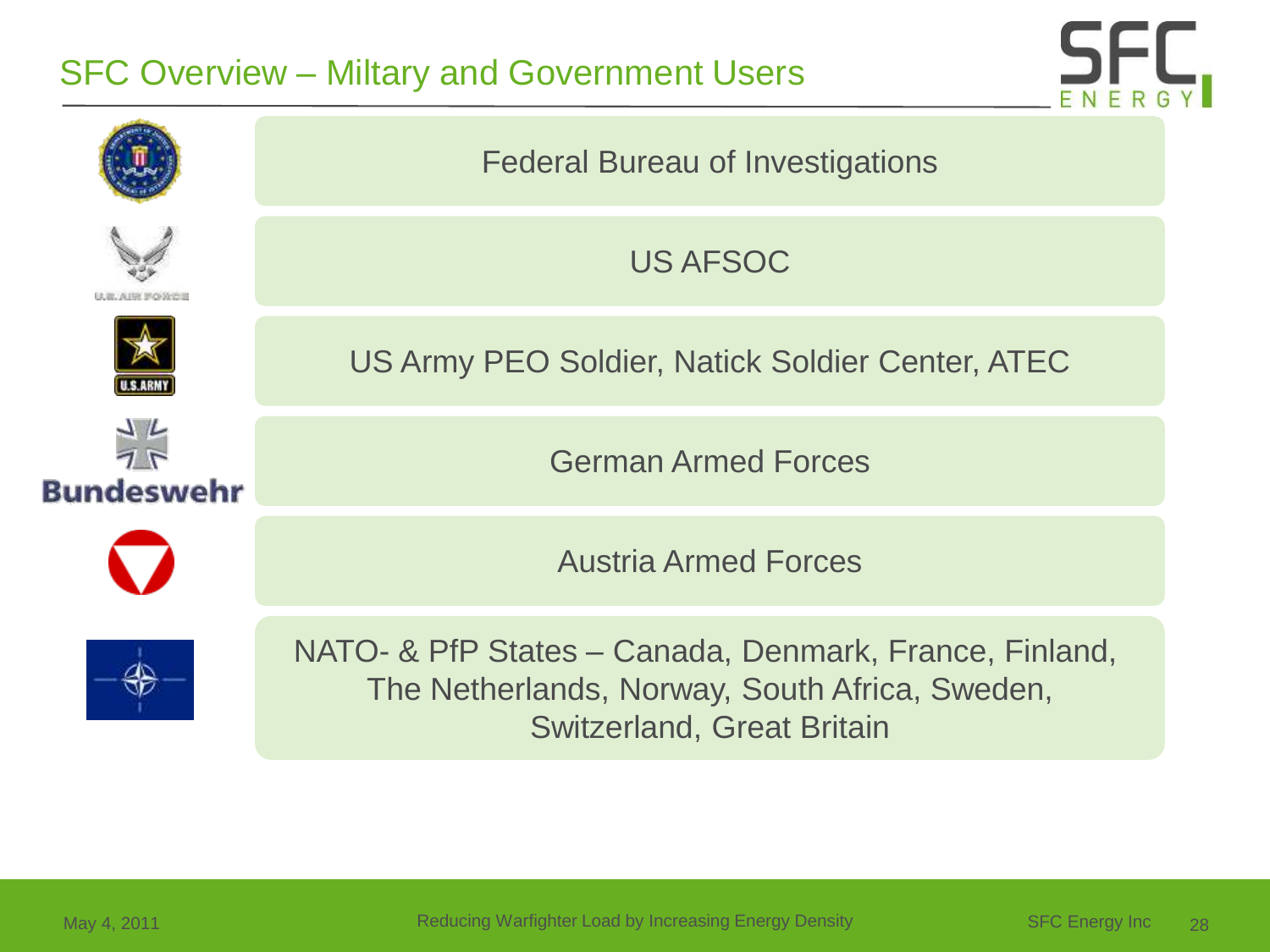## **Summary**



| Advantage                      | <b>Benefit</b>                                                                                |
|--------------------------------|-----------------------------------------------------------------------------------------------|
| <b>High Energy Density</b>     | 50-70% Weight Reduction on 72-hour<br>missions; at least 400% reduction in<br>logistical load |
| <b>COTS Technology</b>         | Reliable, Readily available solution can<br>be deployed today                                 |
| <b>Minimal waste</b>           | Load decreases as more energy is used                                                         |
| Plug-and-play, self-regulating | Simple to use, minimal operator<br>management                                                 |
| Modular energy system          | Power can be sources from batteries,<br>fuel cell, solar panel, AC, and vehicle<br>power      |

**DMFC offers a simple, reliable, readily available solution for reducing warfighter load**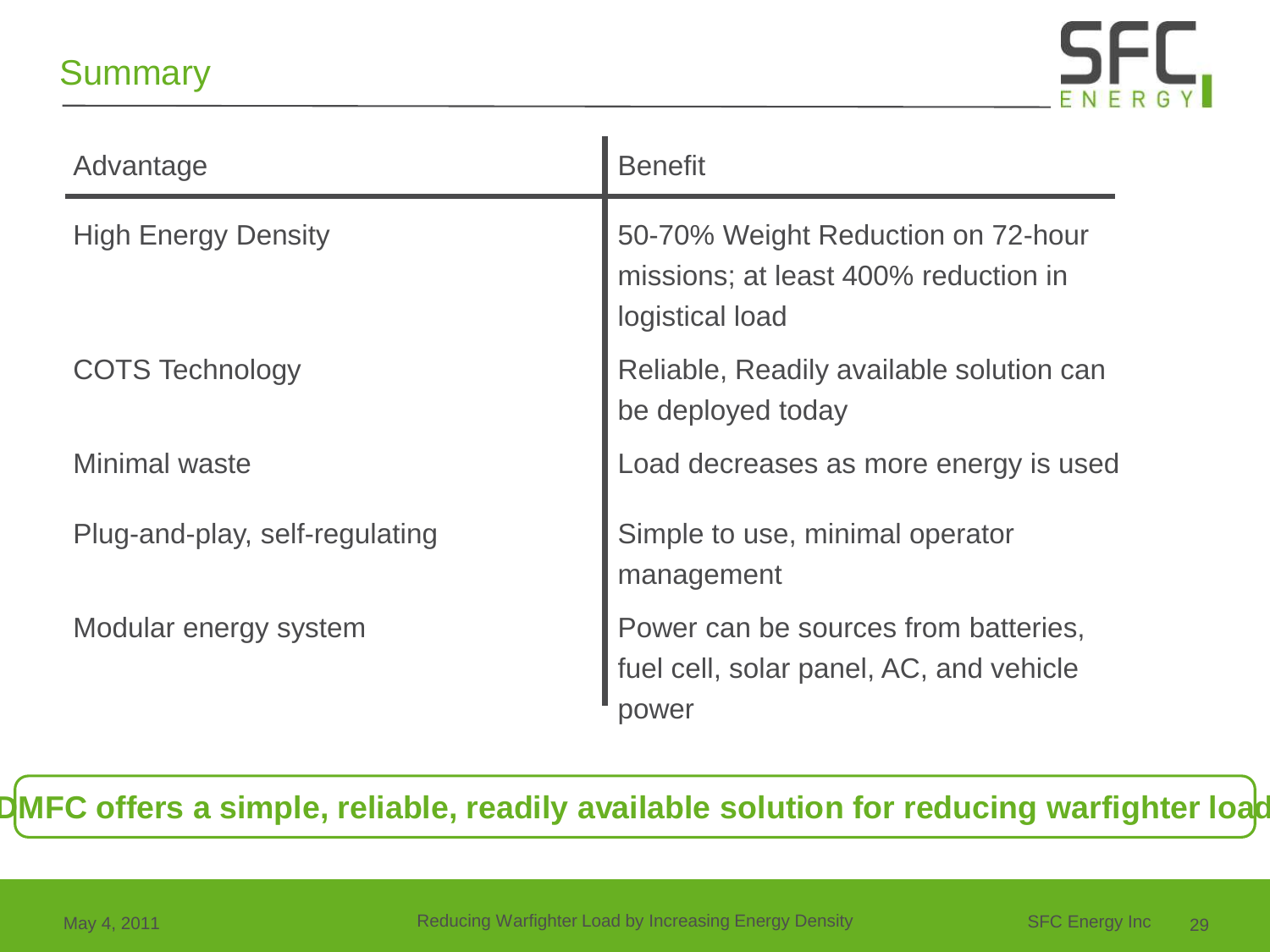## Contact Info



#### SFC Energy Inc.

Phil Hassell Sales and BD Manager –Defense & Gov't SFC Energy Inc.

- Phone: (240) 328-6688 Fax: (240) 388-6694 Mail: phil.hassell@sfc.com
- SFC Energy Inc. 7632 Standish Place Rockville, MD 20855 USA

www.sfc.com

## Visit SFC Energy at Booth 420!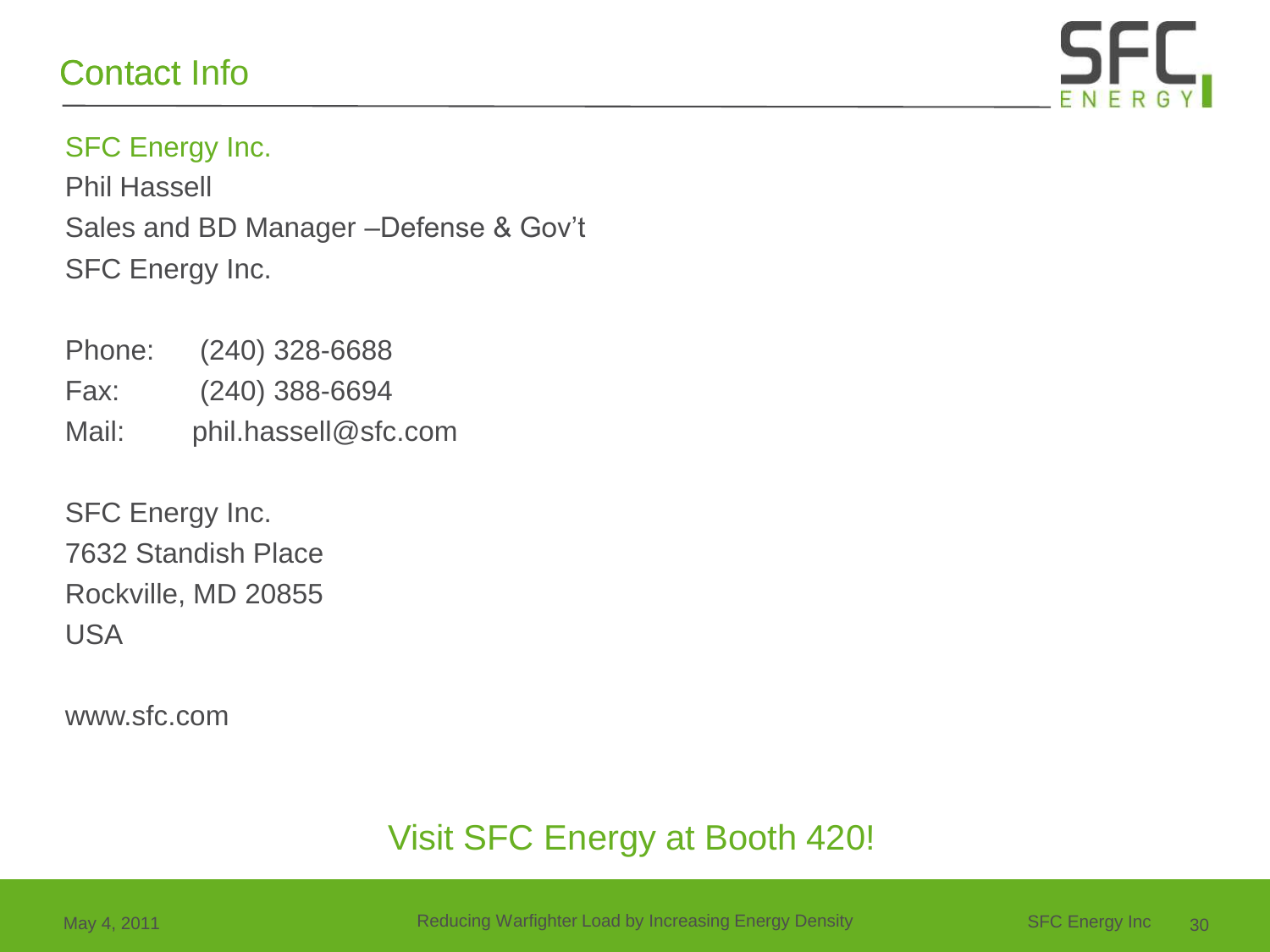

# Thank you for your attention!